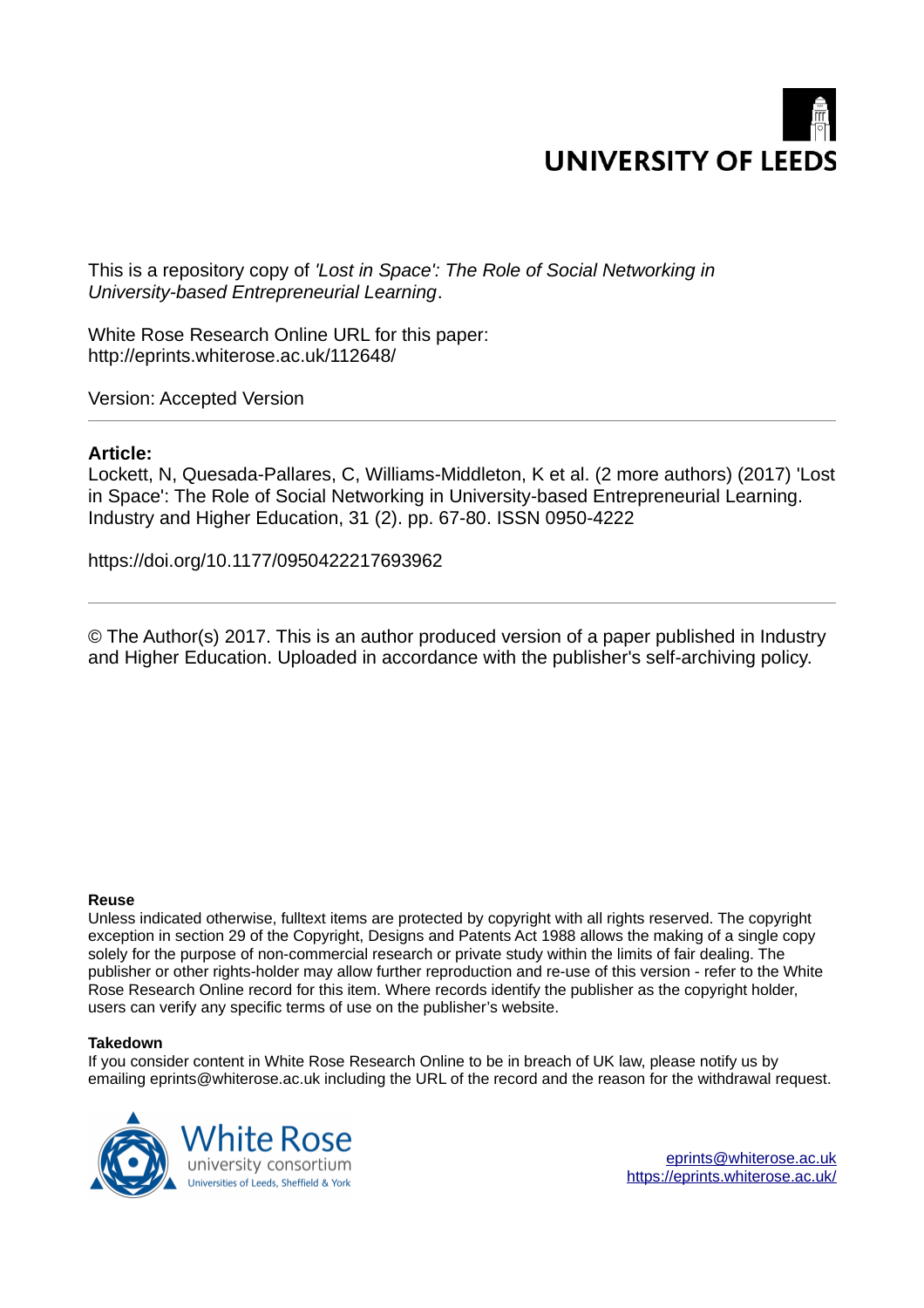### **'Lost in Space': The Role of Social Networking in University-based Entrepreneurial Learning**

Prof Nigel Lockett (\*), Professor of Entrepreneurship at Lancaster University Management School Address: Department of Entrepreneurship, Strategy and Innovation, Lancaster University Management School, Lancaster, LA1 4YX. UK.

Tel: +44 (0)1524 594815

Email: n.lockett@lancaster.ac.uk

Dr Carla Quesada-Pallarès, Post-doc Researcher at Leeds University Business School Dr Karen Williams-Middleton, Associate Professor at Chalmers University of Technology Prof Antonio Padilla-Meléndez, Professor of Management and Entrepreneurship at Universidad de Málaga

Prof Sarah Jack, Professor of Entrepreneurship at Lancaster University Management School

## **Abstract**

While entrepreneurship education increasingly uses various means to connect students to the 'real world', the impact of social networking on learning remains under-explored. This qualitative study of student entrepreneurs in UK and Sweden shows that their entrepreneurial journey becomes increasingly complex, requiring skills and knowledge not solely developed through formal or nonformal learning. Social networks, and associated informal learning, are shown to be critical in developing social capital important to the students' entrepreneurial journey. This study exposes a key value of social networking and encourages educators to embed activities that facilitate students' informal learning within the curriculum.

**Keywords:** entrepreneurial learning, entrepreneurship education, social networking, social capital.

#### **Introduction**

Entrepreneurial competence has become a 'hot topic' for both society and academia (Matlay and Carey, 2007; Young, 2014); not least because governments and organisations worldwide consider entrepreneurship a vital part of economic growth (OECD, 2013) and necessary if institutions, like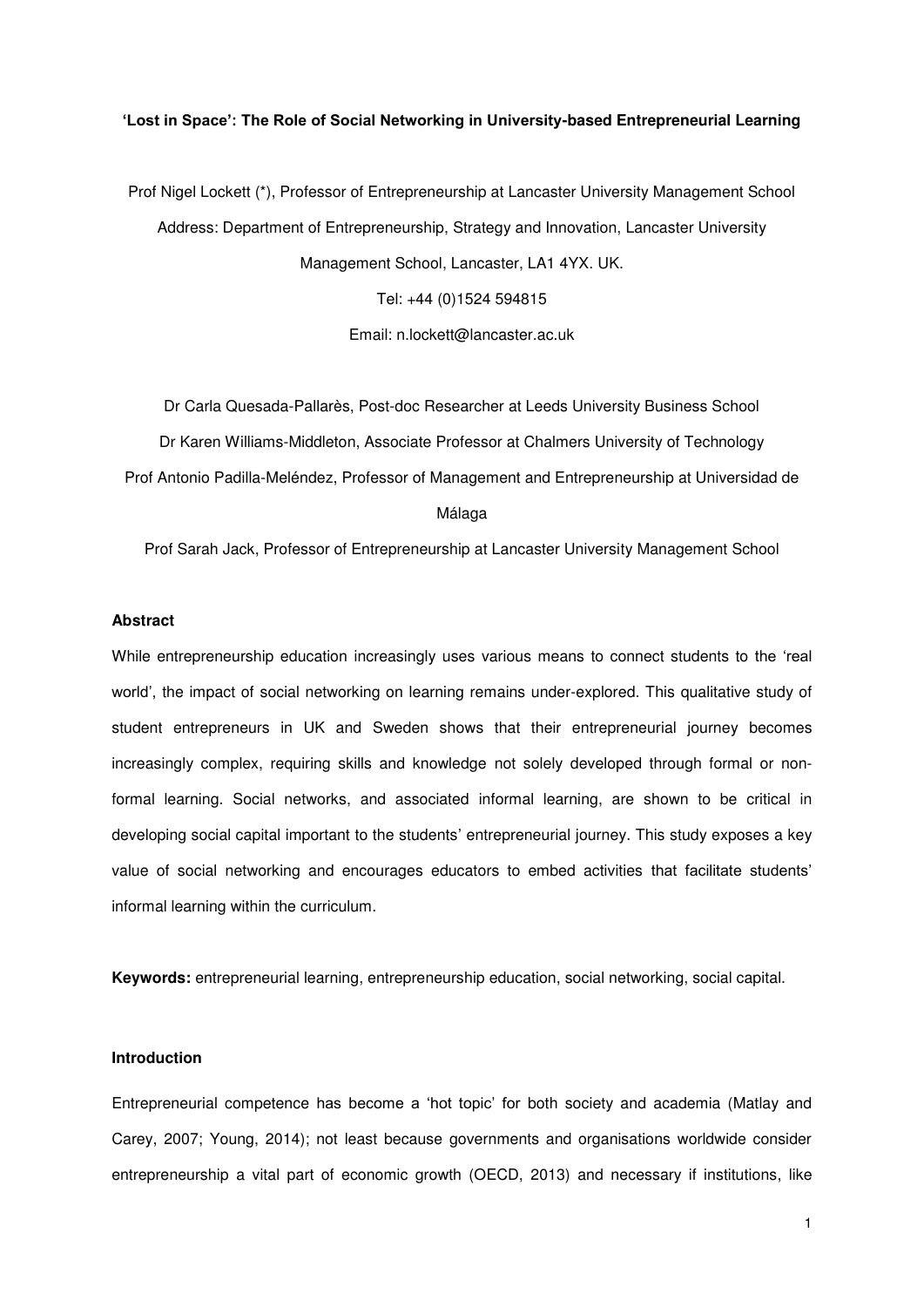universities, are to educate people to be part of an 'enterprise society' (Cedefop, 2011; European Commission, 2014, 2015; Gibb, 2005). Indeed, in developed countries, such as the UK, the aspiration of young people to start their own business has more than doubled in recent years (Young, 2014).

For this reason, developing entrepreneurial competency is increasingly seen as critical if individuals are to be part of an innovative global labour market; it should also encourage "a positive outlook on life that enables [them] to succeed in any endeavour" (Young, 2014, p. 15). The role of universities, as Higher Education institutions, is central to entrepreneurial competency development from a learning perspective (Formica, 2002; Higgins and Galloway, 2014). However, given the broad spectrum of education design in regards to entrepreneurship, and the associated lack of consensus regarding assessment of educational outcomes (Byrne *et al*, 2014; Johannisson, 2016; Sirelkhatim & Gangi, 2015; Slattery & Danaher, 2015), universities are challenged in their role of generating entrepreneurially capable individuals. Information, activity and potential learning permeate different spaces within the university environment, spanning from formalized courses with general knowledge about entrepreneurship to specific competency development through creation of new ventures (Lackéus & Williams Middleton, 2015), to non-formal/extra-curricular student clubs and programs supporting entrepreneurial interests (Pittaway *et al*, 2015), and to incubators and innovation systems supporting students' entrepreneurial engagement (Armitage *et al*, 2011; Lundqvist, 2014; Meyer *et al*, 2011). This article explores entrepreneurial learning from the perspective of the student engaging in entrepreneurial activity while attending university, enabling us to understand different contributions within the university context. Particular attention is paid to the learning contribution to entrepreneurial competence which could be seen to fall outside formal entrepreneurial education.

This article continues as follows. First, the theoretical framework of entrepreneurial learning and entrepreneurial social networking in universities is summarised. Second, the methodology, including the empirical setting, the sample and data collection, and the data analysis, is described. Next, the results for both cases are presented. The discussion and conclusion close the article.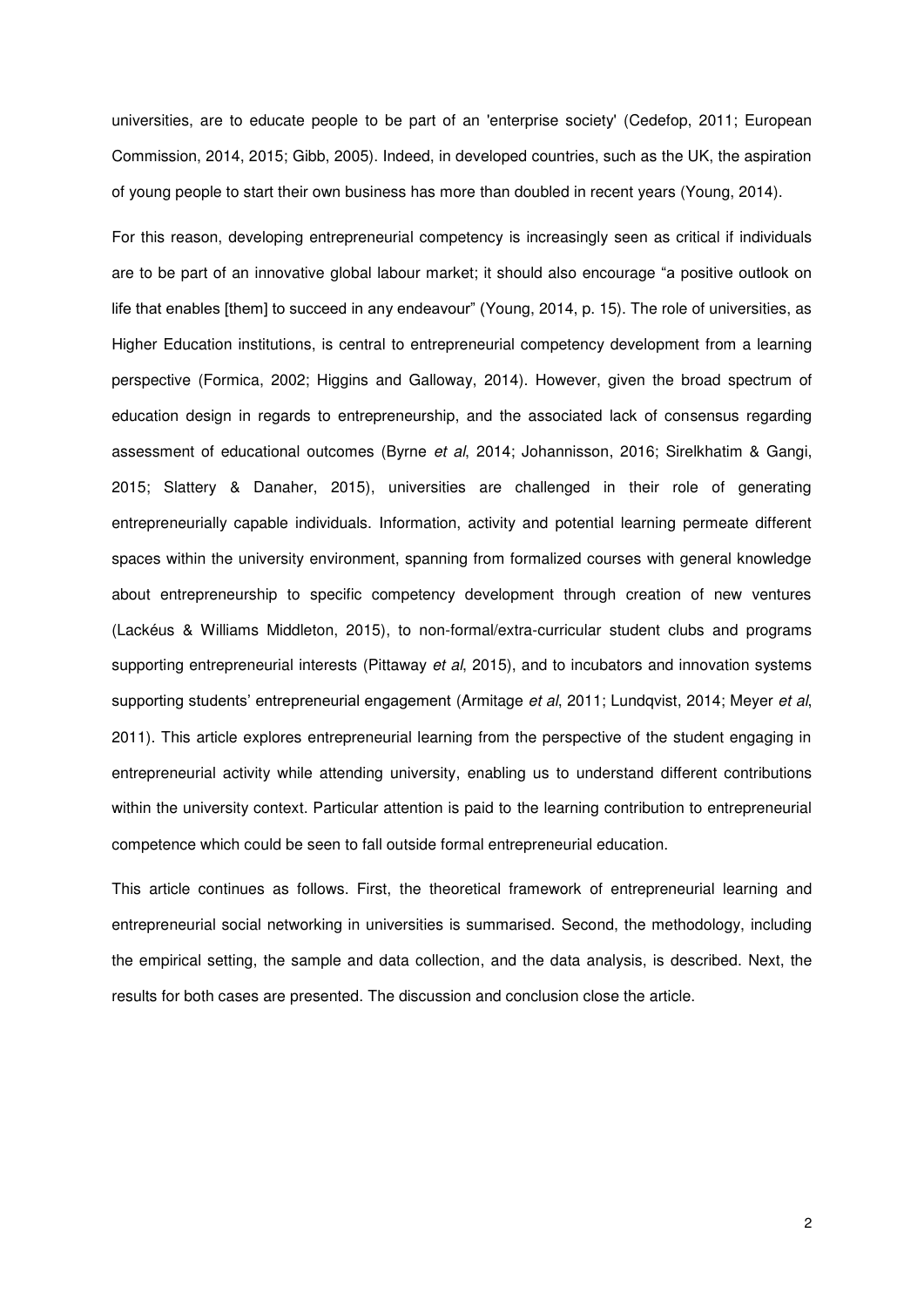### **Theoretical framework**

 $\overline{a}$ 

#### *Entrepreneurial Learning in Universities*

The seminal work of Coombs *et al* (1973) established a typology of educational programmes (Edwards and Muir, 2005; Honig, 2004): (1) *formal* education programmes, structured and chronologically graded activities that go from primary school to universities and professional training; (2) *non-formal* education programmes, organised activities outside the curriculum; and (3) *informal* education programmes, lifelong educational processes developed through daily life experiences of the individual (Knapper and Cropley, 2000; Ngaka *et al*, 2012; Sharma and Choudhary, 2015). While this 'educational triad' may be theoretically clear and aimed to help teachers and educators design modules with specific educational objectives, in the context of entrepreneurship situated at the university, the lines between these types of learning are significantly blurred and often unknowingly criss-crossed. Thus, instead of a well-planned 'educational triad', the potential entrepreneurial learning embedded in the university context could seem to be 'Lost in Space', particularly from the perspective of the learner. There are abundant learning opportunities in the university context, but how they connect (or not) is not necessarily clear to the learner, and likely confusing at best. Students are therefore left to first identify and then navigate and make sense of a mixture of formal, informal and non-formal learning spaces available to them during their time at university.

In the university environment, educating people in or for<sup>1</sup> entrepreneurship is typically based on programmes whose outputs are mainly focused on new venture and job creation or increasing their entrepreneurial mind-set and spirit (Béchard and Toulouse, 1998; Fayolle *et al*, 2006; Henry *et al*, 2005; Smith, 2015). There are continuing improvements focused on theoretical and empirical frameworks for the assessment of formal entrepreneurship education (Naia *et al*, 2014). University programmes in entrepreneurship are normally considered formal education (1), though increasingly universities aim to (or are expected to, given current policy initiatives) provide or facilitate other aspects of entrepreneurial learning including non-formal (2) and informal (3) processes with more of a focus on interactive and experiential learning (Blackwood *et al*, 2015; Cedefop, 2011). For example, a student who attends an entrepreneurship programme gains knowledge and skill from a module

<sup>&</sup>lt;sup>1</sup> As this article focuses on entrepreneurial learning for action/practice, it emphasizes entrepreneurship education design for the practice of entrepreneurship, therefore going beyond education about entrepreneurship. For a review of this distinction, see Neck and Greene (2011).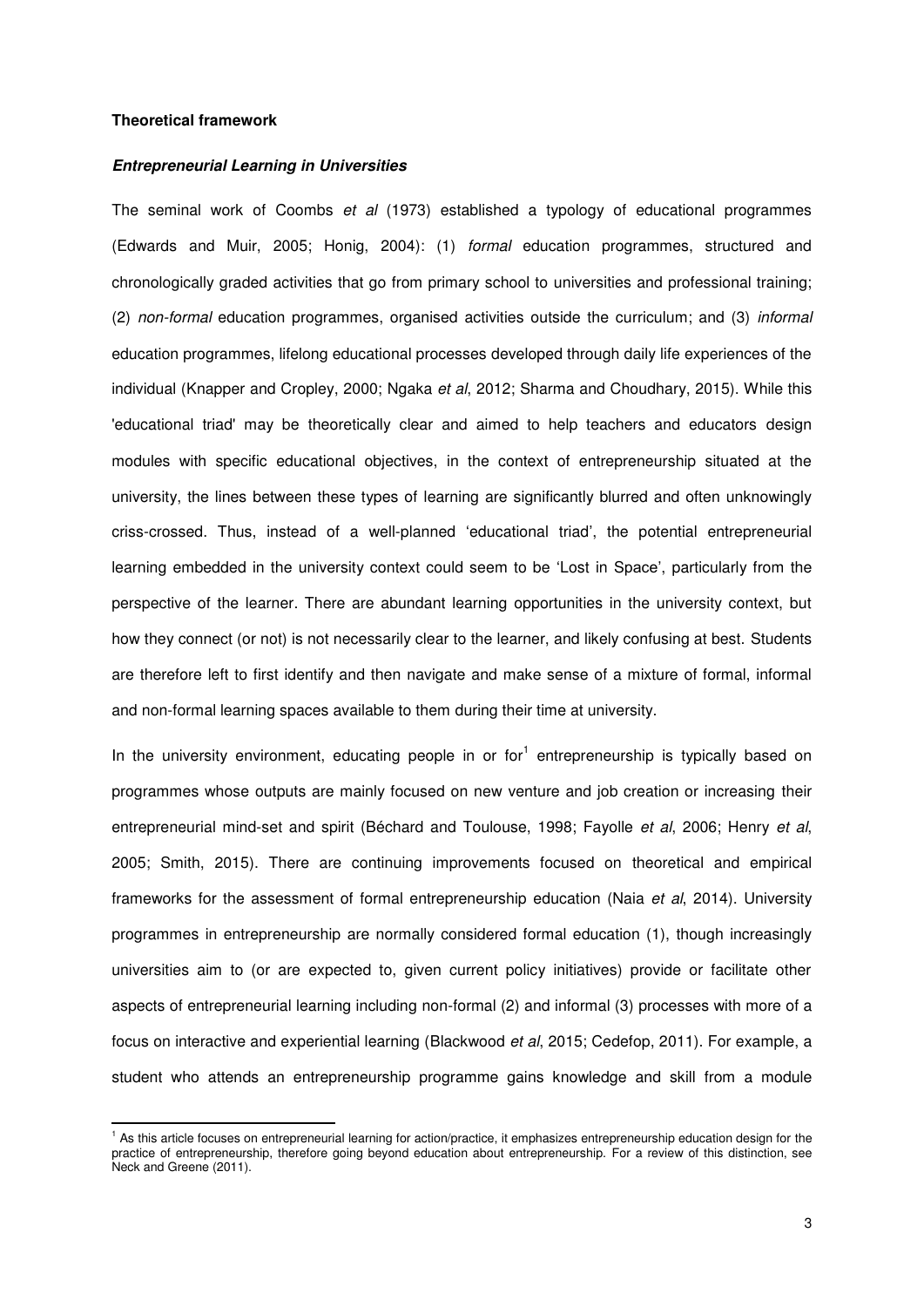involving business planning (formal education). The programme (or perhaps separately through a university alumni network, student-club, or incubator) then invites guest entrepreneurs to speak about their entrepreneurial experience (non-formal education), giving students insight into the entrepreneurial process. The student applies concepts and insights from these events and interactions with classmates and others in the university environment to his/her own idea or reflection in the current news about successful or failed businesses (informal education). Interactions can be both formally designed as part of curriculum or independently generated by the student him/herself. However, the educational objective of a programme may be difficult to assess when elements of nonformal and/or informal education are included (Skule, 2004), as they may not be integrated into the designed learning outcomes of the programme. Also, it can be challenging for educators be certain from where learning is gained – if it is the planned activities of the programme, or serendipitous events (Williams Middleton & Donnellon, 2014). This increased complexity makes the assessment of the achieved learning objectives difficult. Perhaps for this reason, there are few studies that examine the relationship between the exposure to entrepreneurship education and the consequential entrepreneurial behaviour and competence of the student (Pittaway and Cope, 2007).

Attempts to achieve entrepreneurial impact is sometimes approached by delivering non-formal training, typically involving nascent entrepreneurs or entrepreneurs with continuing professional development needs (e.g. Ibrahim and Soufani, 2002; Karlan and Valdivia, 2011; Klofsten, 2000).

Most of the studies that explore the impact of entrepreneurship education programmes in universities use proxy variables such as satisfaction (Cruz *et al*, 2009), attitudes (von Graevenitz *et al*, 2010; Lackéus and Williams Middleton, 2015) and/or intentions (Piperopoulos, 2012; Souitaris *et al*, 2007). The complexity of analysing the relationship between entrepreneurship education at universities and entrepreneurial competence means that this relationship is barely proven (Matlay, 2008), which thus highlights an important gap in the entrepreneurship literature, and may explain why there is little research analysing the relationship. For instance, the European Commission (2012) analysed various universities in order to examine the impact of entrepreneurship studies on their alumni; 16% of the entrepreneurship alumni were self-employed in comparison with 10% of non-entrepreneurship alumni. Hill's (2011) work, on the other hand, analysed the impact of MBA entrepreneurship education programmes in Ireland; reporting that of the 27% of MBA graduates who founded ventures after completing the programme, 69% did not consider the programme as the main reason for their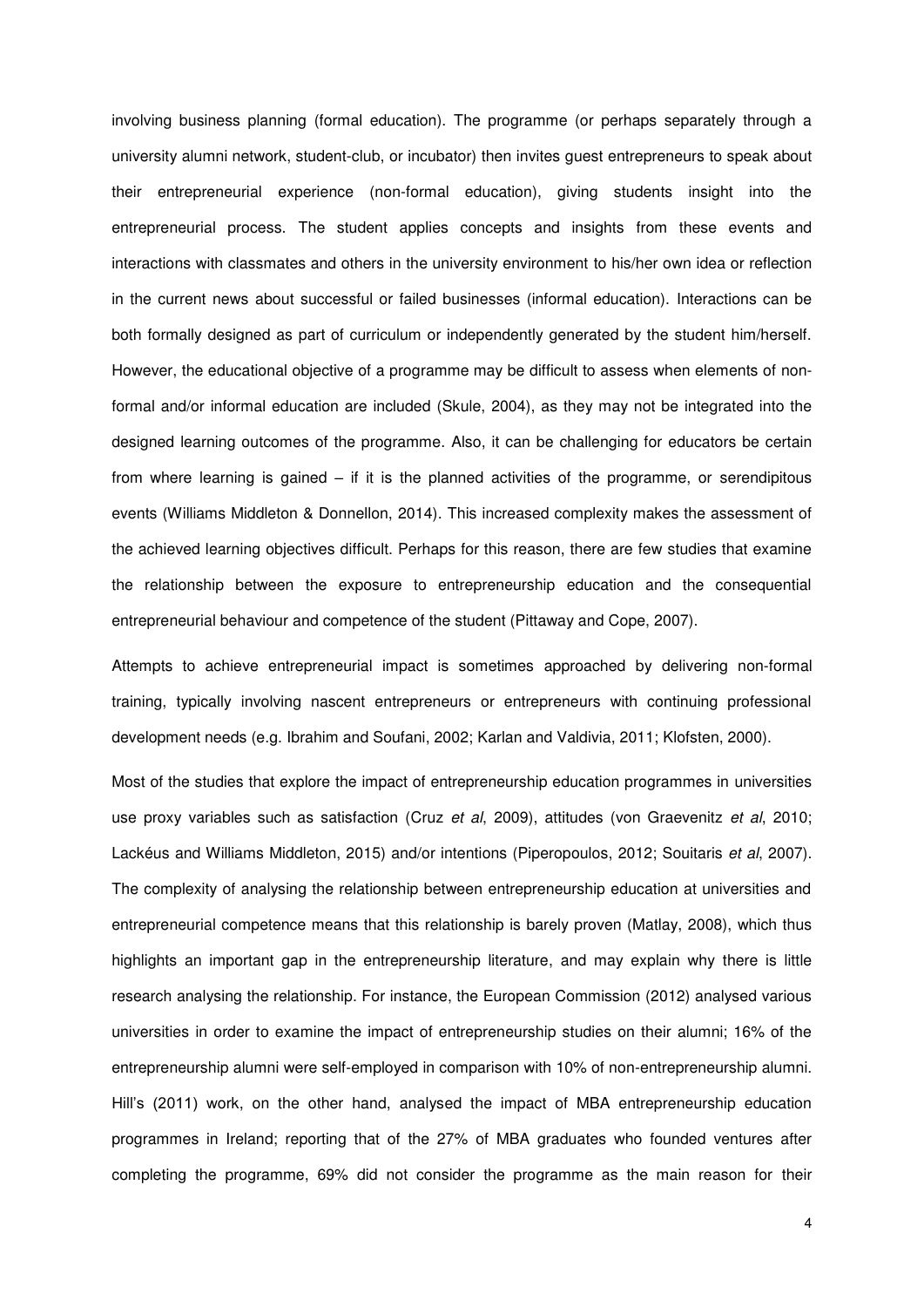entrepreneurial behaviour and competence. Given that we have not been able to prove whether or not entrepreneurship education programmes are central to increasing entrepreneurial competences, more research is needed to better understand from where university students acquire these entrepreneurial competences (Matlay and Carey, 2007; Young, 2014), and the role of the university in its acquisition.

It is clear that for entrepreneurship education programmes to have a direct and positive impact on entrepreneurial competences, there is a need for deeper understanding of the formal, non-formal and informal learning elements. Considering Gupta and Bharadwaj (2013), business schools' pedagogical model needs to be reconsidered because entrepreneurship goes beyond business schools: it is a university competence with interdisciplinary possibilities (Gibb *et al*, 2013; Janssen *et al*, 2007).

Interdisciplinarity is not the only change that needs to be considered if business schools are to adapt to reality. The focus on the individual's participation in education programmes needs be refocused on the type of learning undertaken (Gupta and Bharadwaj, 2013; Higgins and Elliott, 2011; Pittaway *et al*, 2011; Rae, 2010) and the existence of teachable and non-teachable entrepreneurship elements (Rae and Carswell, 2001; Shepherd and Douglas, 1997). In addition, should, inclusive, lifelong approach to enterprise and entrepreneurship learning (informal) be considered as an alternative to traditional (formal) entrepreneurship education programmes? (Rae, 2010). Entrepreneurial learning is "concerned with how people construct new meaning in the process of recognising and acting on opportunities, and of organising and managing ventures" (Rae and Carswell, 2001, p. 153). This new vision demands new frameworks that help educators to identify and explicit entrepreneurial learning (Man, 2007) because "the recognition of non-formal and informal learning outcomes may increase the number of graduates" (Werkins, 2010, p. 17) and their entrepreneurial competences.

This holistic approach allows us to take into account all types of learning environments, both inside and outside the curriculum and across the university, by considering the entrepreneurial journey as a path to develop an individual's long-life entrepreneurial learning. To solve the proposed metaphoric mystery of being 'Lost in Space', it may be useful to change the focus of research from entrepreneurship education to entrepreneurial learning, and from being situated in business schools to occurring across the entire university environment. Stemming from this, our first research question is: *How does entrepreneurial learning develop before, during and after students' involvement in universities?* (RQ1)*.*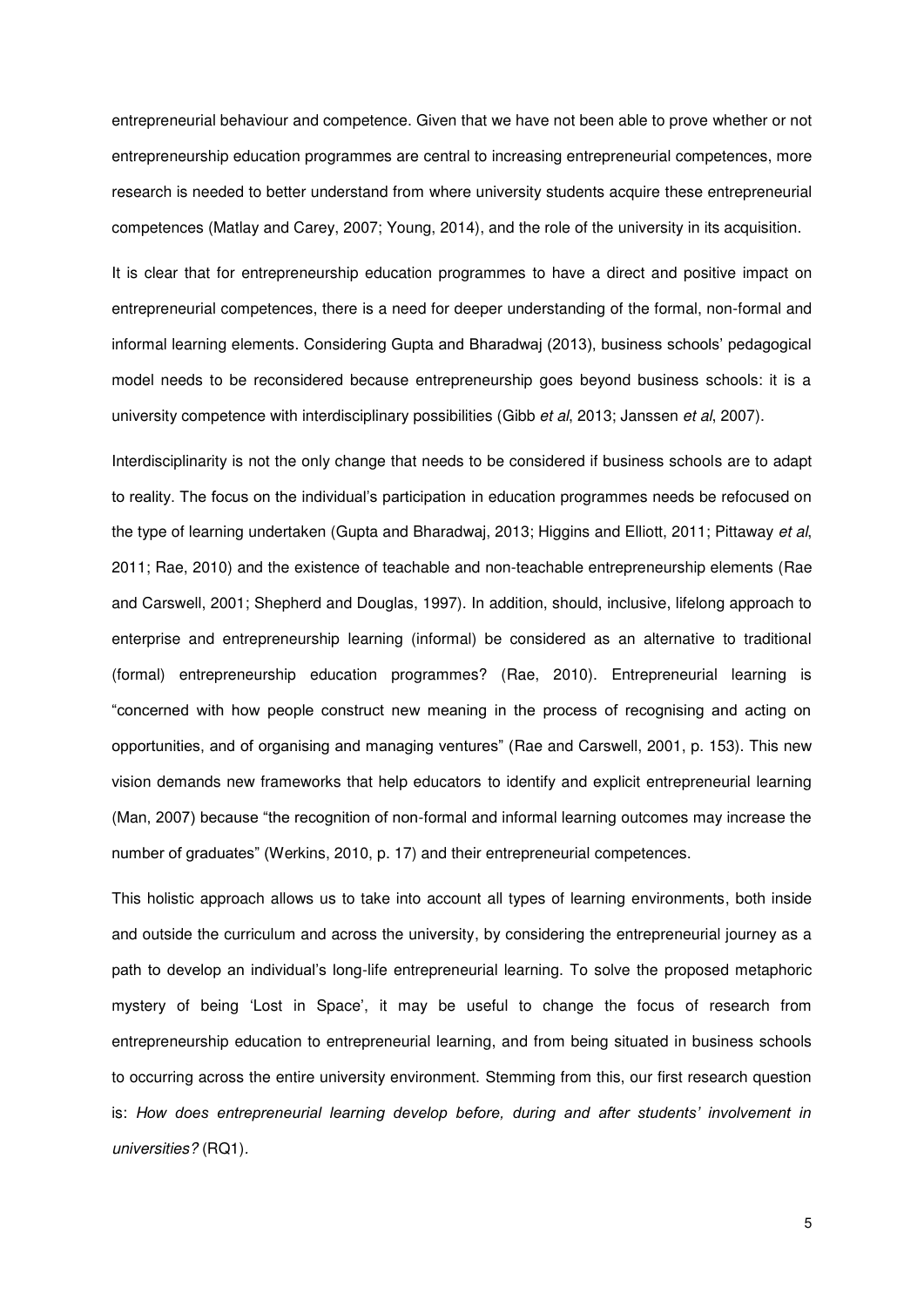### *Entrepreneurial Social Networking in Universities*

Entrepreneurship has been recognised as an economic activity embedded in society (European Commission, 2015; OECD, 2013). This has led to the identification of social networking and social capital as being important for business development (Cope *et al*, 2007; Eagle *et al*, 2010; Light and Dana, 2013; Stam *et al*, 2014; Westlund and Adam, 2010) and for the success of the new venture (Aldrich and Zimmer, 1986; Anderson and Jack, 2002; Birley, 1985; Jack, 2005; Jack, 2010; Jack *et al*, 2010).

Even though social capital and entrepreneurship has been a research topic since the 1980's (Aldrich and Zimmer, 1986; Granovetter, 1985), their inter-relationship attracts increasing attention (Chen *et al*, 2015; Estrin *et al*, 2013; Stam and Elfring, 2008). For instance, Anderson *et al* (2007) found that social capital "resides in the [entrepreneurial] network as connections and interactions that take place between individuals" (p. 264). Bauernschuster *et al* (2010) stated that the propensity to be an entrepreneur is increased when s/he gains access to social capital via club memberships of small German communities. Westlund *et al* (2014) proved that entrepreneurial social capital is a determinant for Swedish new firm creation, with more influence in rural areas.

However, for an entrepreneurial network to be considered as providing social capital, the network must add value for the nascent entrepreneur (Foxton and Jones, 2011). That is, it must consist of individuals, groups and organisations that support, advice or finance the entrepreneur's growth (Bosma *et al*, 2004; Casson and Della Giusta, 2007; Kim and Aldrich, 2005). Besides, entrepreneurial social capital is critical to the perseverance through the entrepreneurial journey, as supported by the principles of effectuation (Sarasvathy and Dew, 2005). Given its importance, it may be useful to understand how an entrepreneurial network can be initiated and what possibilities there are for the emerging or nascent entrepreneur to learn about creating and managing networks in order to develop social capital.

Some entrepreneurship education programmes have been using entrepreneurs to connect students to the 'real world', providing them with an initial network of entrepreneurs and the skills to develop their own network (e.g. Gordon *et al*, 2012; Lans *et al*, 2011), although few studies provide results of their impact.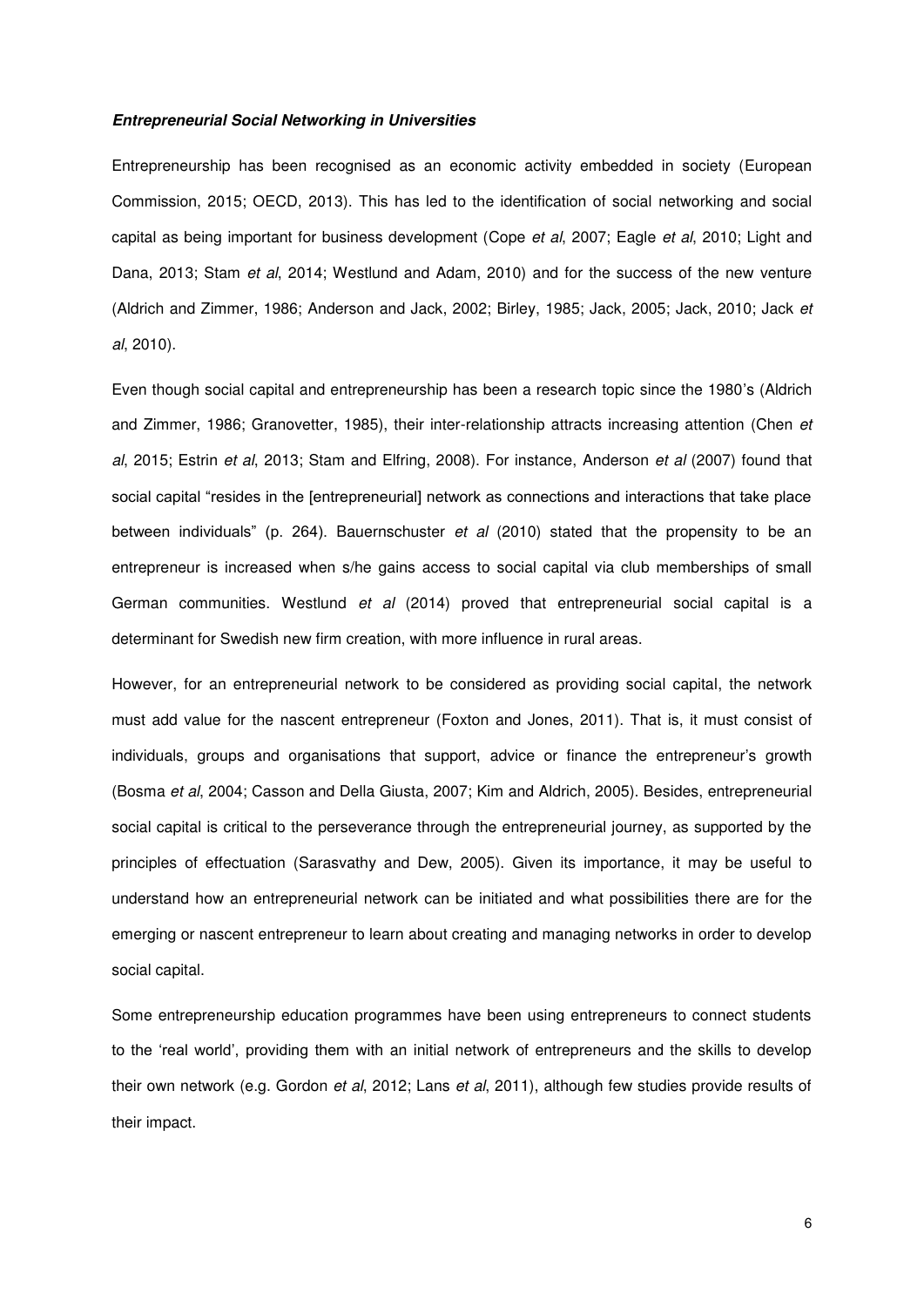Obviously, not all entrepreneurs with an entrepreneurial network attended an entrepreneurship education programme (e.g. Dawson *et al*, 2011; Jack *et al*, 2010; Saunders *et al*, 2013), which thus requires consideration of where and how they formed their network (social networking) and subsequent social capital. This leads us to our second research question: *How does entrepreneurial social networking develop before, during and after students' involvement in universities?* (RQ2).

In addition, most of the entrepreneurship education programmes view entrepreneurial networks as non-formal education activities (e.g. enterprise society meetings, entrepreneur clubs, entrepreneurial guest speakers and enterprise awards) separate from the curriculum. However, the type of learning generated within these activities corresponds to informal learning. As much as universities design and deliver activities outside the curriculum to provide students with an initial network of entrepreneurs, the learning acquired to become a successful entrepreneur goes beyond these *planned* activities and comes additionally from *unplanned* activities. Thus, in the university setting, there is a need to investigate the complex and interdependent activities of formal, non-formal and informal entrepreneurial learning and the role of social networking, as this learning is not necessarily obvious either to the learner, or to the educator/facilitator of that learning. For this reason, our third research question asks: *Is it possible to establish a relationship between students' entrepreneurial social networking and entrepreneurial learning in universities?* (RQ3).

### **Methodology**

Gaps identified by the literature review helped to build three research questions. This article aims to explore the relationship between the role of social networking and entrepreneurial learning by investigating the entrepreneurial journey of student and graduate entrepreneurs. We utilized an interpretive epistemological perspective underpinned by a qualitative research approach, which allowed us to understand the lived experiences of the interviewed entrepreneurs (Gephart, 2004). A life history technique was chosen to facilitate a reflexivity process for the interviewed entrepreneurs in order to help them theorize and explain the past, present and future of their entrepreneurial journey (Cassell and Symon, 2004).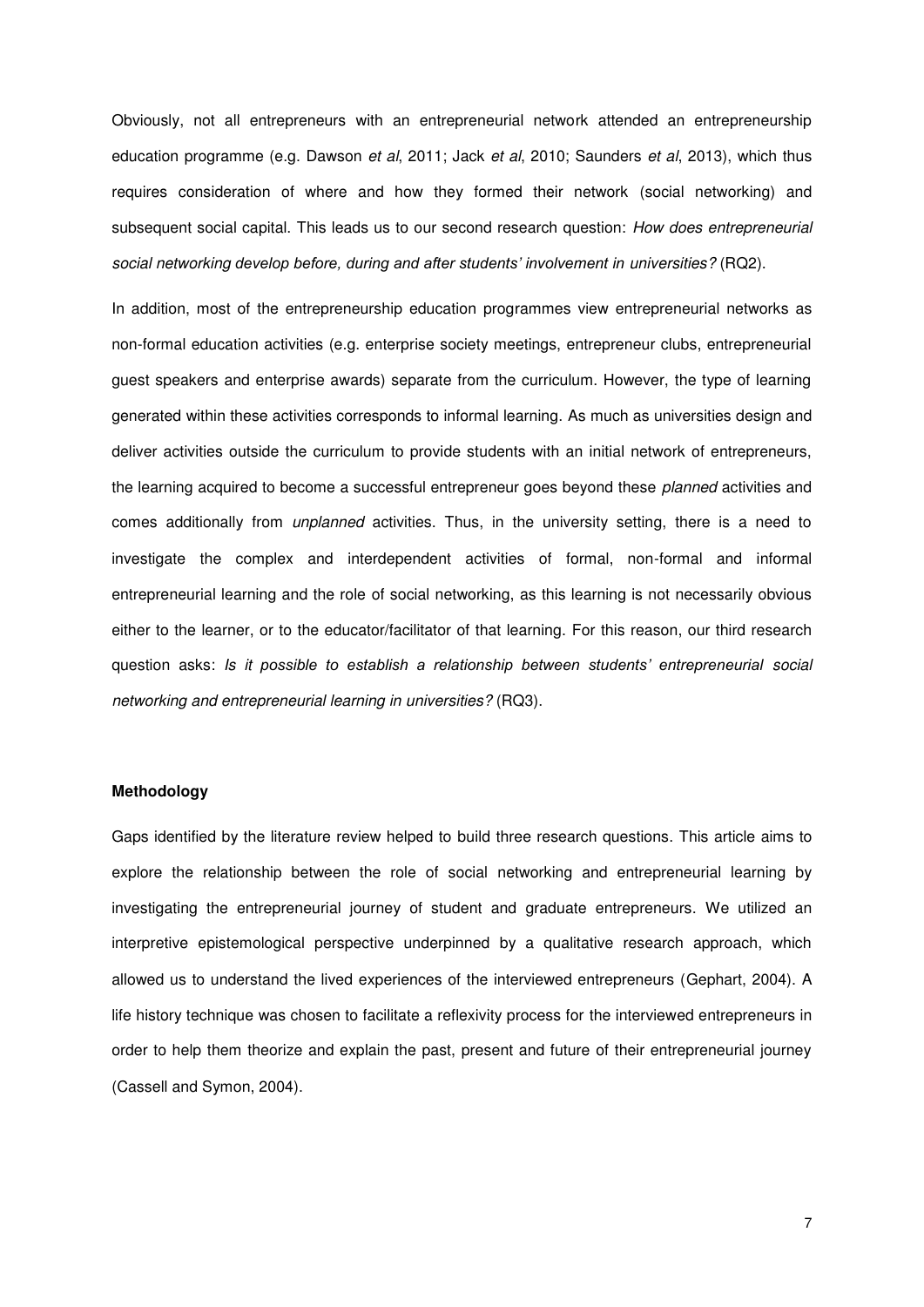## *Empirical Setting*

This study involves student and graduates entrepreneurs of two European universities (University of Leeds, UK and Chalmers University of Technology, Sweden) as part of a pilot stage of a wider research project. These two institutions were chosen due to their specific entrepreneurship education programmes. As mentioned, it is important to consider that entrepreneurship can be learned through formal, non-formal and informal processes; Leeds and Chalmers universities are two different higher education institutions that provide two different types of education in entrepreneurship.

The University of Leeds (Leeds) is one of the biggest universities in the UK and is a member of the Russell Group. Leeds focuses on entrepreneurship to develop: 1) opportunities provided by Leeds University Union (e.g. societies, competitions, work experience, social enterprise); 2) education through Leeds Enterprise Centre (LEC); and 3) support offered by Spark start-up services, business incubation programme, and scholarships and awards. LEC was the focal point for enterprise education and research on the campus and contributor to the GOLD standard awarded by the Small Business Charter in 2014. LEC offered a wide range of undergraduate and graduate modules available about enterprise and entrepreneurship skills, such as enterprise and innovation discovery and the Enterprise placement year. In 2013, LEC taught 1,203 students in 2014/15 and launched the MSc Enterprise, 42 students have graduated so far. In addition, Spark engaged with 885 students and supported 48 start-ups in 2014/15 (University of Leeds, 2015).

Chalmers University of Technology (Chalmers), based in Gothenburg (Sweden), is a technical university described as an entrepreneurial university (McQueen and Wallmark, 1982, 1984). Chalmers School of Entrepreneurship was created to offer an entrepreneurship education masters programme in 1997. Currently, the school is combined with the university's incubator, and offers a two-year master programme in 'Entrepreneurship and Business Design'. The design of the school involves: 1) a master-level programme on technology-based entrepreneurship and business development; 2) an incubator managing the recruitment of ideas for incubation (often from institutional researchers), providing business advice/council, and financing initial seed-investment for the ventures; 3) formation of a venture team made of a student team and a role-set of associated shareholders and stakeholders; and 4) access to an entrepreneurial network including alumni, researchers, professionals, investors, etc. operating within a regional/national innovation system (Lundqvist and Williams Middleton, 2008). In the final 'incubation' year, students start working with an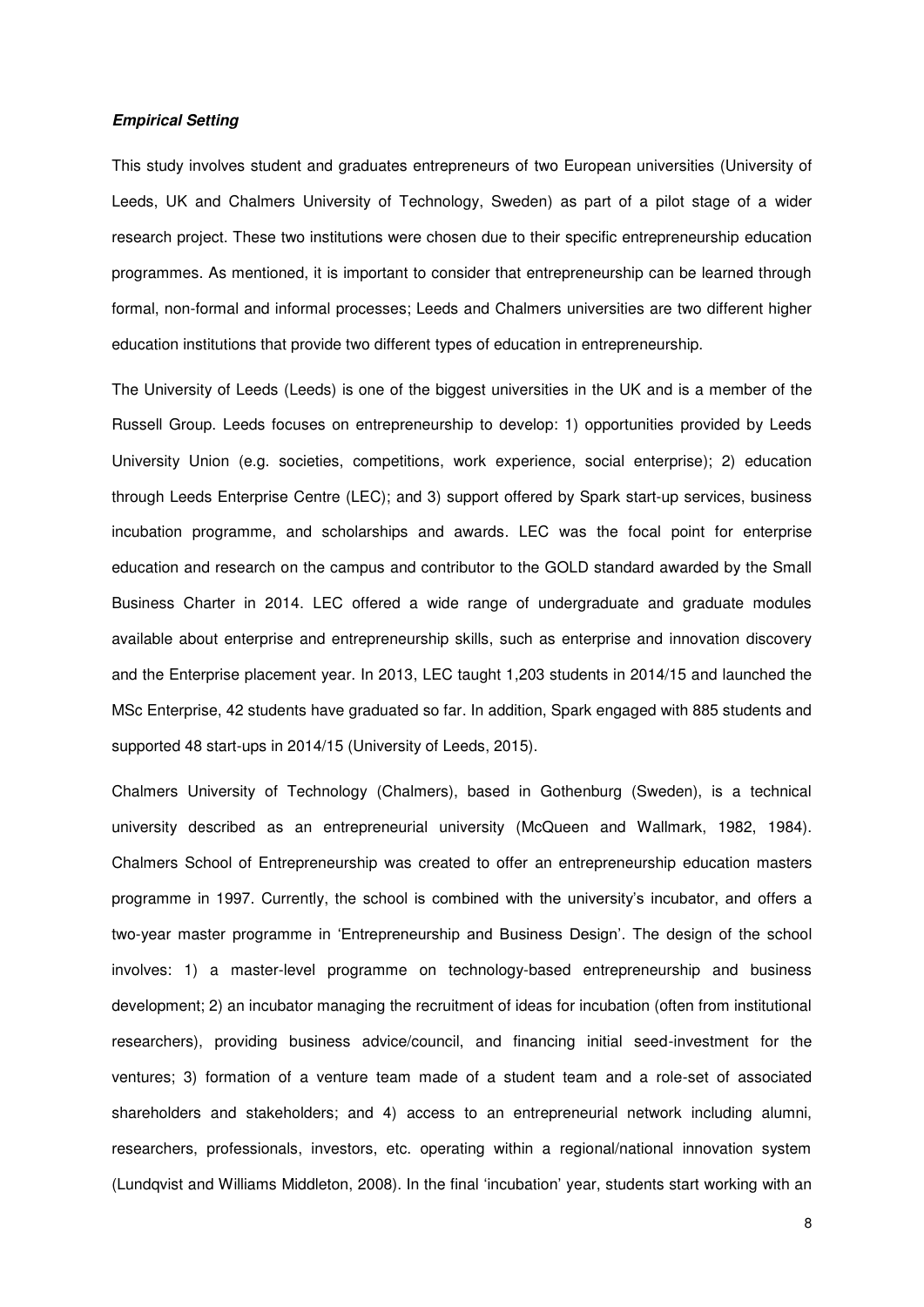early-stage technological idea and systematically go through a venture creation process (Lackéus and Williams Middleton, 2015), with the ultimate goal of incorporation, should the venture prove commercially viable. Students are supported by a network of stakeholders and shareholders. From its start in 1997 to 2015, more than 450 students have enrolled on the programme, creating more than 80 ventures with 80% of them surviving.

### *Sample and Data Collection*

Criterion sampling was used (Neergaard and Ulhoi, 2007) with the following criteria to select individuals to interview: 1) have or are engaged in some entrepreneurial activity; 2) are a final year student or have recently graduated from some degree of the selected university. Through these criteria, we ensured that research questions could be answered.

Three entrepreneurs were interviewed from each university; in total, six entrepreneurs formed the sample. The sample could be considered small, as mentioned in the limitations of the study, regarding its potential generalizability. However, as this study is part of a pilot stage of a wider research project, the sample was considered as enough to provide the initial necessary empirical evidence. The interviews were conducted by two researchers, one at each institution, and audio recorded. On average, interviews were 45 minutes long. In order to follow a life history technique (Cassell and Symon, 2004), an unstructured interview (Creswell, 2013) was used to deepen understanding about each entrepreneurs' journey. No script was prepared but the interviewer had a clear awareness of what topics needed to be discussed, based on the theoretical framework. Interviews started by asking about the first entrepreneurial activity in which the interviewee was involved (even if it was in school); including the people related to that activity (family and friends support, suppliers, customers, etc.) and the knowledge needed to develop it (and where and how this knowledge was acquired). The researcher concluded by asking about interviewee's motivations for engaging in that activity. This process was followed for each entrepreneurial activity that the interviewee had ever engaged with, considering them as critical incidents (Deakins and Freel, 1998). At the end, the researcher asked about each interviewee's future in terms of professional career development.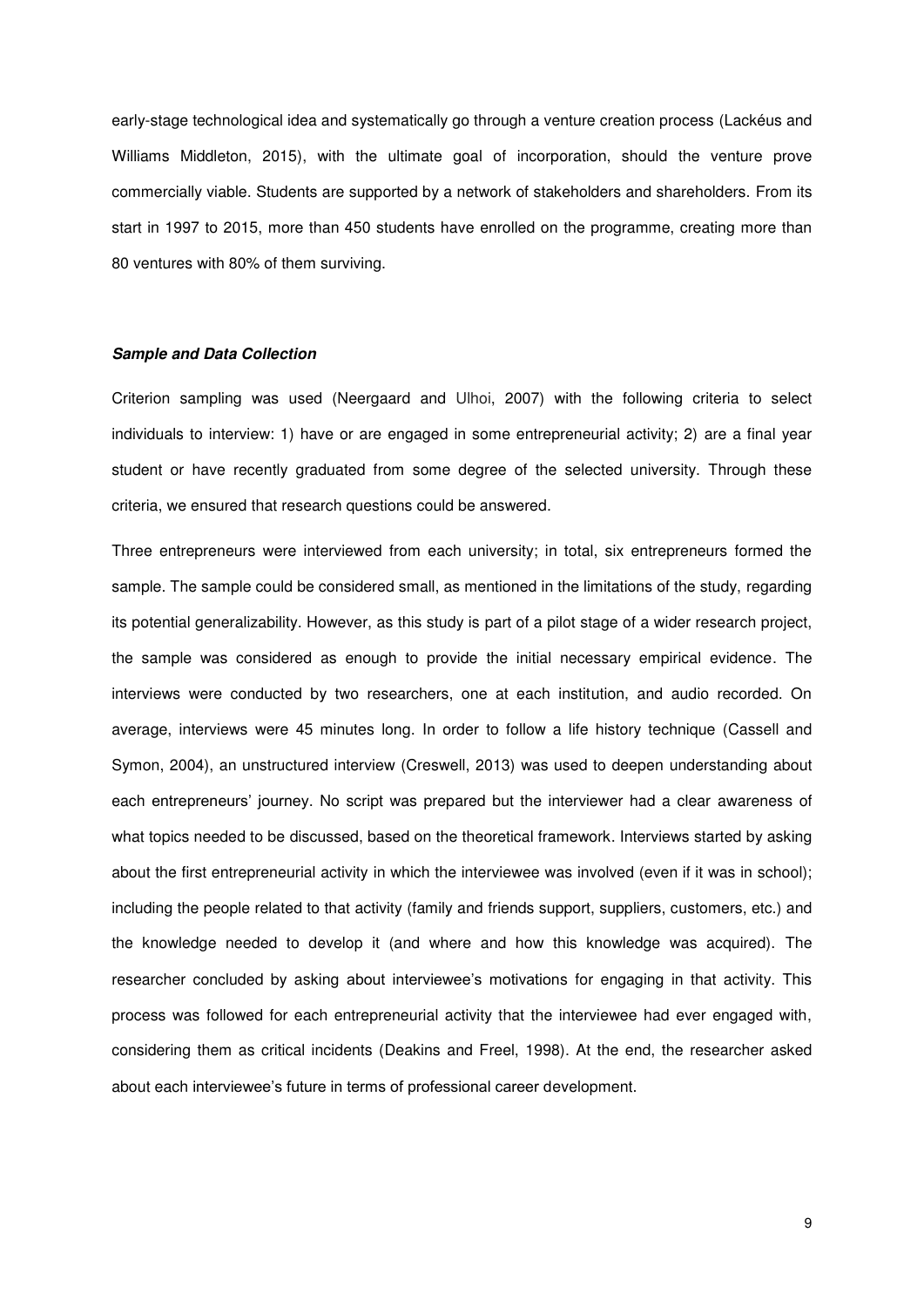## *Data analysis*

The interview analysis process involved the following steps. Firstly, story lines were drawn for each entrepreneur. This helped us to visualise their entrepreneurial activities in a timeline (Figure 1 and Figure 2). Secondly, we then looked for patterns and commonalities among interviews for each institution; this process established categories and themes to explain the situations of the entrepreneurs (McKeever *et al*, 2015). This data was then analysed against these themes. Each entrepreneur was used as the unit of analysis to generate a better understanding of their processes.

## **Results**

In this section, we present data from each entrepreneur according to their institution, and then, in the discussion section we analysed them against our proposed research questions. This division in universities offers a detailed understanding of their life history, developed in different contexts (universities). For this reason, story lines are presented (Figure 1 and Figure 2) which show entrepreneurial activities as critical incidents.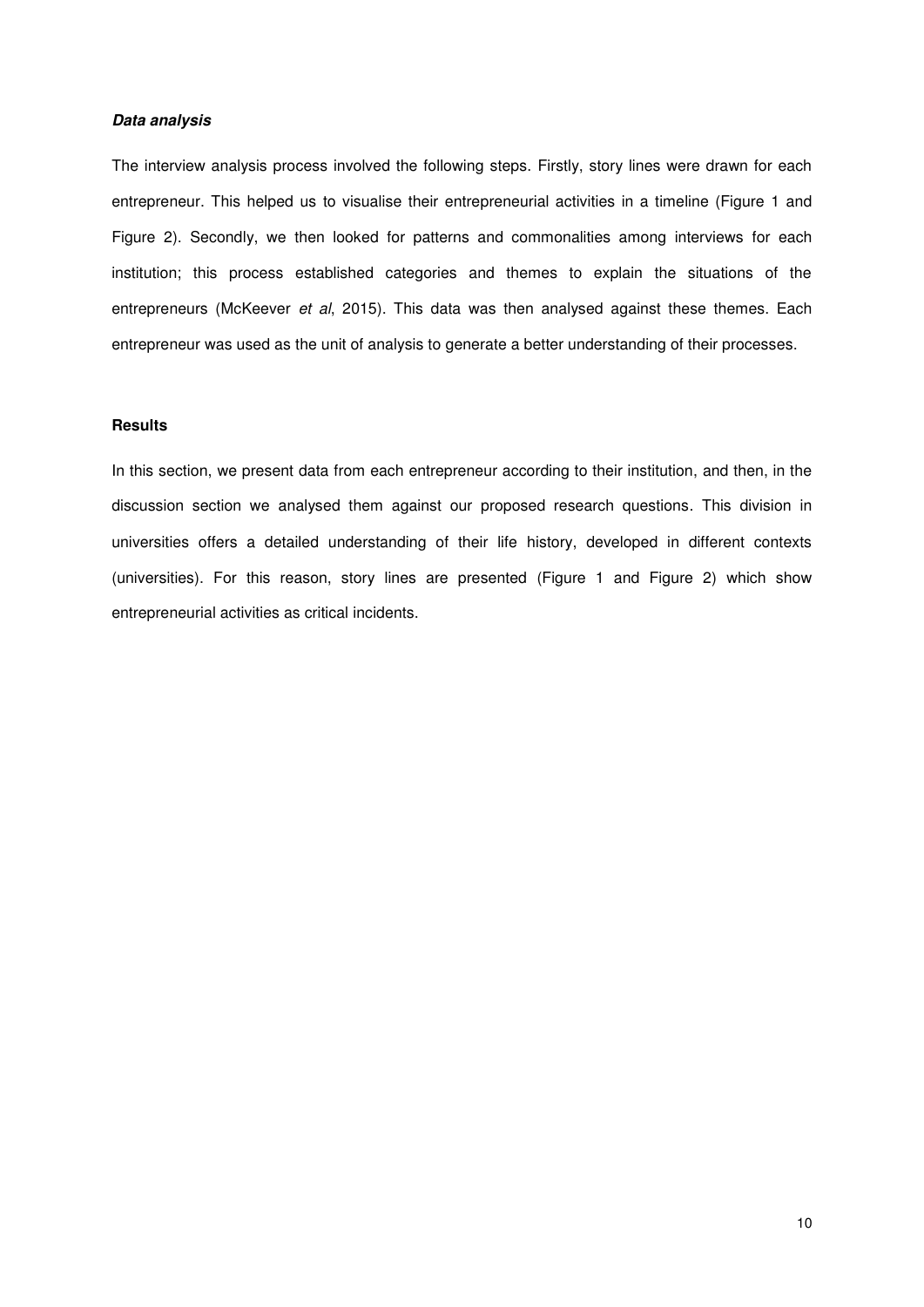#### *Leeds case*



Figure 1. Leeds interviewees story lines.

*Note: colours within the shapes represent the approximate proportion of formal and informal networks in each*  entrepreneurial activity: white colour represents the formal network and black colour represents the informal *network. Percentages of formal and informal networks were taken during the interviews and represented in graphs using Microsoft Excel. Then, the whole story lines diagrams were drawn with Microsof PowerPoint.* 

### *A-Leeds (AL)*

AL started engaging in entrepreneurial activities when he was 12 years old; he did not develop a formal business structure even though his motivation was purely economic, *"I didn't do it particularly because I needed to … it was an easy and quick way to make money as a kid"*. He had the support of his parents but his prior knowledge about entrepreneurship and running a business was very limited: *"I used that information … and then I applied it so I could get a better deal"*. He engaged in both enterprises on his own.

During this initial stage, he was also performing in a band and on his own although he did not identify these activities as running a business, because *"it's been just a hobby … I was just happy that I was earning some money."*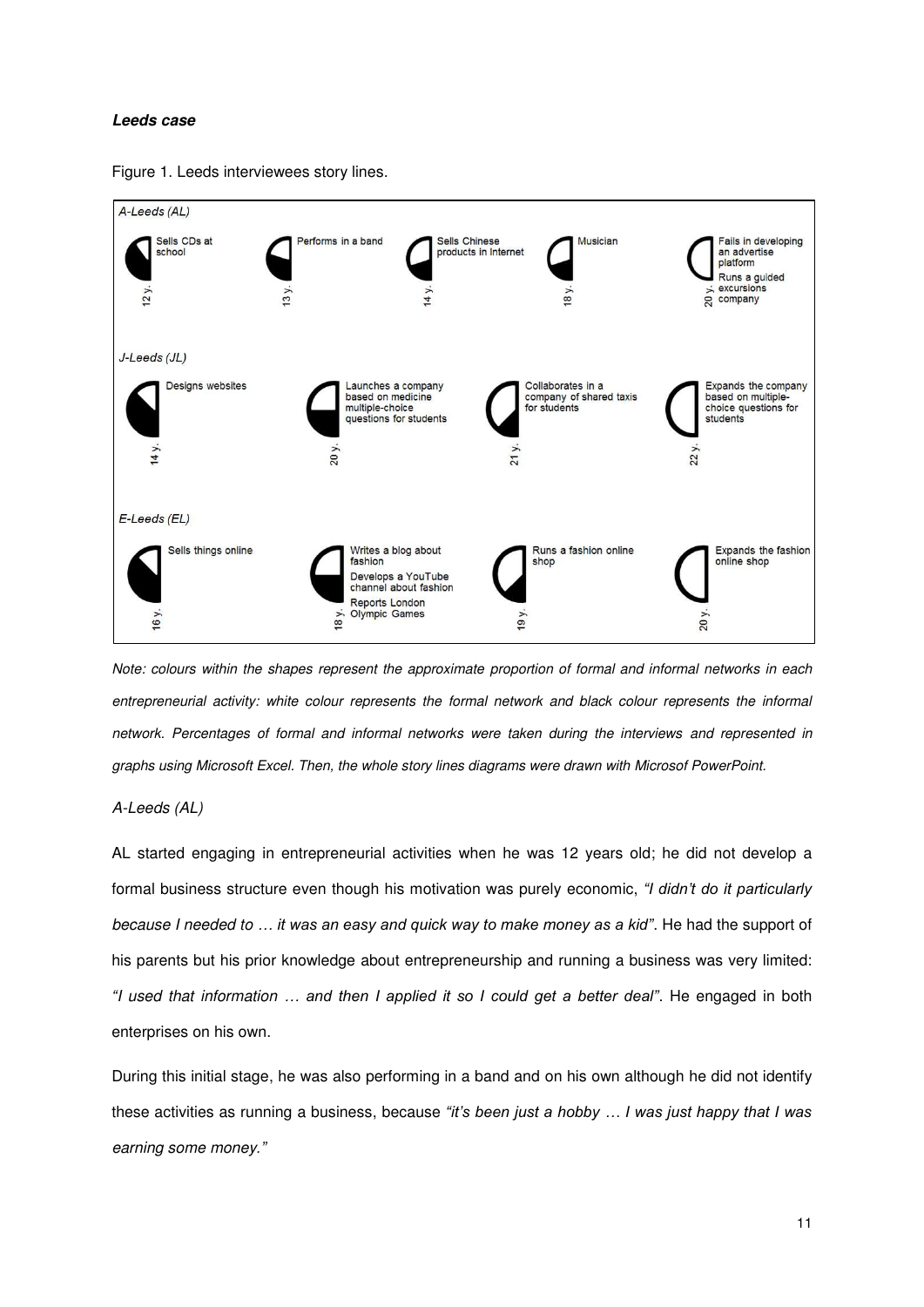After these enterprising experiences, he enrolled on an undergraduate Management degree because *"I always had the idea of having, running, my own business and being self-employed".* At that time, he also used the resources provided by Spark to *"gave me specific knowledge besides my degree. I thought it was complementary".* He also used online resources as part of his informal learning process.

When he finished the Management degree, he enrolled on an MSc Enterprise because he wanted:

*"To develop that knowledge and the practical nature of it [running a business]… I was a little bit disappointed with the outcome from my degree, from the academic point of view. I wanted to correct that … It was also deliberate to use it to meet other people."*

In that programme he met R-External with whom he developed a guided day-trip excursions company. Before launching the business, they sought the advice and views of their friends about the idea and, along with the knowledge gained at the Masters and the help from guest speakers and professors, they submitted a business proposal to Spark, winning a scholarship worth £5,000. However, the motivation was more out of necessity:

*"It was that [starting a business] or a job … I was doing pianist work at that time but it was not enough so I needed to do something ... it was also a deliberate career choice."* 

At this point, his network becomes more formal, including investors and advisors, which allowed him to leave his position in the business and to engage in other projects that he thought could help him to develop a broader network and gain knowledge so he needed to start his own high-tech business in the future.

## *J-Leeds (JL)*

The entrepreneurial activity of JL started at age 14 mostly supported by an intrinsic motivation and to a lesser extent a desire to make money:

*"I really enjoyed it, with computers you can do stuff … you can play around with the designs and the business side, get money in…"*

Nonetheless, he sometimes needed help, so he relied on a friend to help him with some clients: *"It wasn't 50/50, I was doing the main thing and [my friend] helped me out with some clients".* This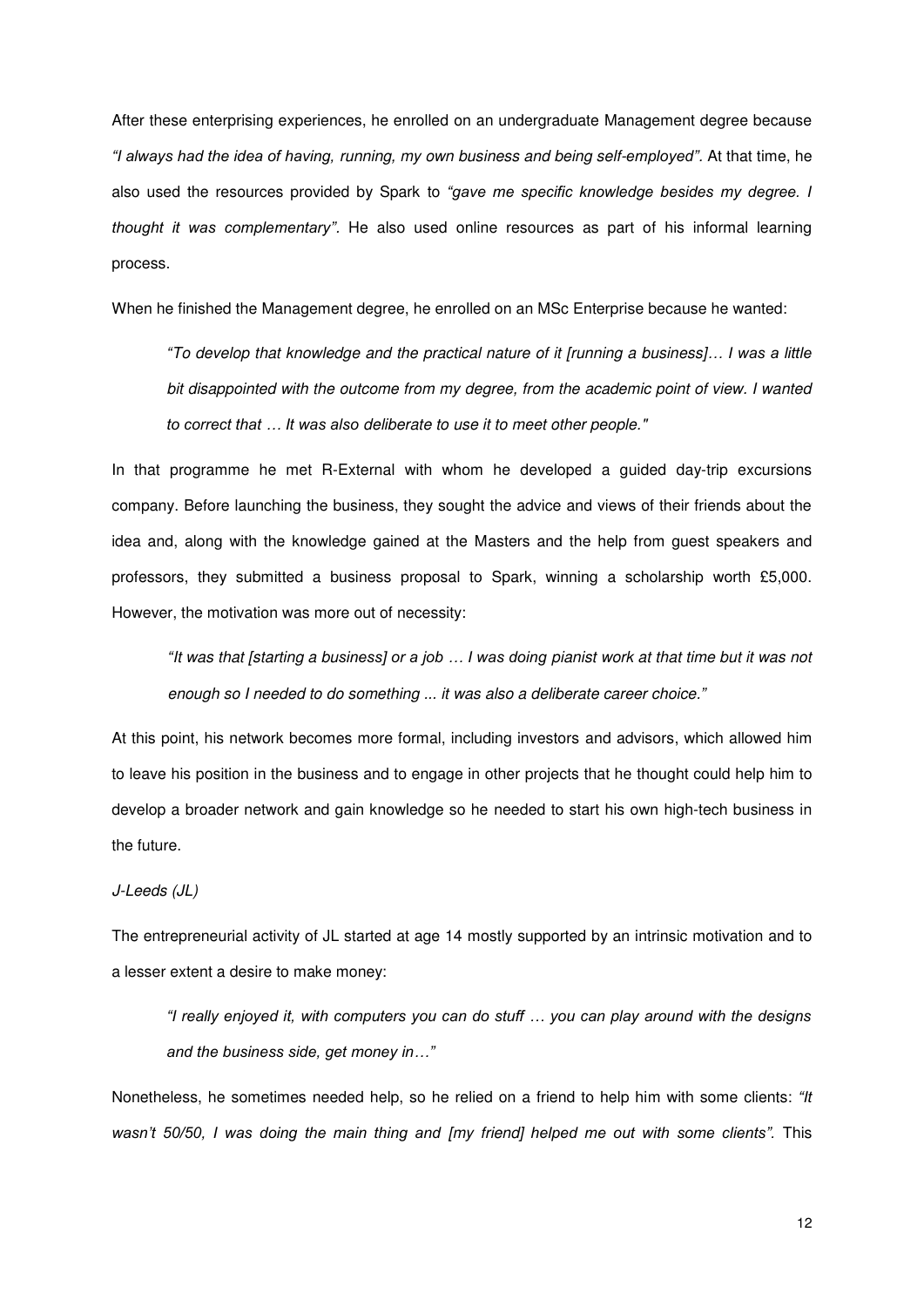association became more formal when he was 16 years old due to increasing demand for his designing of websites.

During this first entrepreneurial adventure, his knowledge about how to run a business was provided by his parents in an informal way; indeed, JL's parents *"have also had an entrepreneurial mind-set"* so he learned from them what he needed to know. According to JL, even though he did business and economics studies at A-level, he *"didn't pick up anything especially helpful"*.

JL enrolled on an undergraduate Medicine degree. When exams started during his first year, JL and another student developed a platform with key multiple-choice questions about medicine modules to help students revise; however, having a collaborator *"was not part of the plan, we were friends and we were together at that time so we sort of came up with the idea of sending questions"*.

In JL's second year, he and O-External did not actively work on the company. Thus, when B-External and S-External offered him to join their business, he negotiated his role. He accepted the offer because *"it just sounded interesting, it was a technical challenge"*. In fact, this new business allowed him to learn from a formal source, although he was not aware of it at that moment:

*"I gained lots, in terms of contacting Spark and realising that they were out there … an appreciation of a business sense … I didn't know what Angel meant before that … they introduced me to some start-up businesses."*

Looking back, JL feels that *"I wish I had actually [enrolled in some formal learning about enterprise or business] because I would have better appreciation for some add value of what I was doing"*. The network JL developed with this undertaking was more formal; he met academics and Spark people, as well as attending networking events. However, the need for a network is something that he realises now because there are things that he cannot do by himself. This is reflected in his knowing that he needed a network *"happened unconsciously"*. However, *"in the past few months [I realised that network] is quite big and something that you need … meeting new people and getting in touch with other people"*.

JL abandoned this collaboration with the company because it expanded to London and he wanted to finish his medical studies. During this exit, and before going back to the multiple-choice questions company, JL intercalated his medicine degree with a Health Informatics master. Meeting people, advisors or entrepreneurs introduced by Spark, related to this field has allowed JL to acquire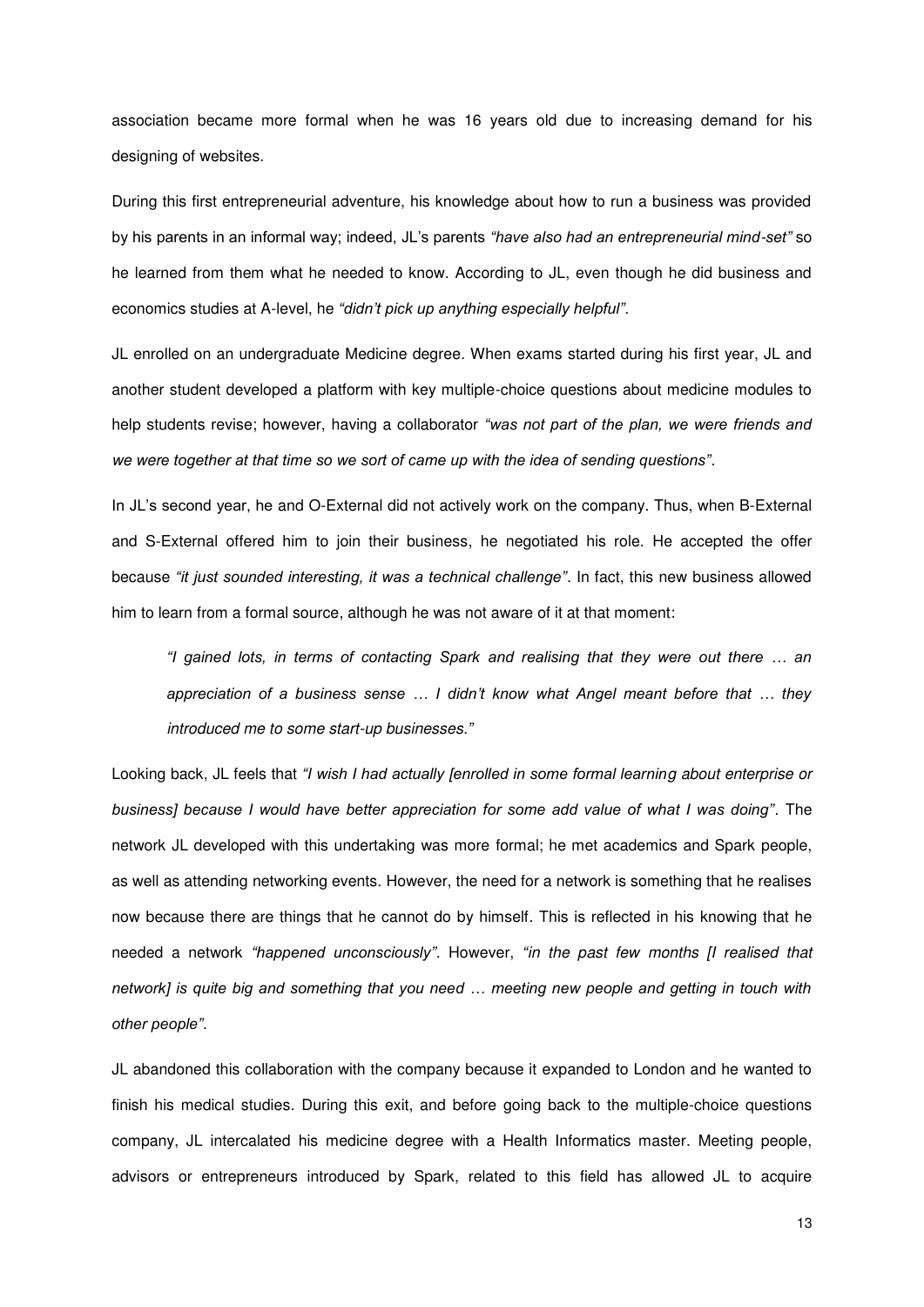enterprise skills and solve specific problems. It has also provided the opportunity to extend his network and build social capital for the future.

He knew his strengths and weaknesses so he does not mind delegating; this is the reason why *"since a month ago, we're taking on some new people, there're people coming on board to share the workload".* Because for JL his business is not about *"getting money but [looking for] someone willing to be part of it"*. Having a bigger crew will help JL to graduate from medicine and expand the company.

### *E-Leeds (EL)*

When EL was 16, she started her entrepreneurial journey *"just to make money. It was kind of accidental, I would just start selling things and I realised that actually I was good at making money".* Her first attempt at being entrepreneurial was completely by herself, although her family supported her. Because of it, EL thinks, *"being entrepreneurial is natural. I don't think is something you can teach. I think you can learn about things as you go. You make mistakes and you learn from them"*, which is the reason why she did not attend any formal education programme to learn how to be entrepreneurial.

Nonetheless, EL affirms that going to university allowed her to do entrepreneurial activities and that is what brought EL to enrol in a Broadcasting degree. The undergraduate programme allowed EL to study two topics: media and English. At the same time, EL engaged in various activities related to her studies: writing a blog about fashion, developing a YouTube channel about fashion linked to her blog, and reporting the London Olympic Games of 2012. These different activities were a combination of her degree and her entrepreneurial spirit.

A year later, EL started her own business with her brother, because *"I wanted a good revenue from the industry, control it myself, grow it myself and I always wanted to work for myself rather than for anyone else"*; more precisely, *"I came with the idea because I run an online blog which is successful*  with young females so I decided to find a gap in the market and get them think they can't get it *anywhere else online"*. Her brother's role was essential to help her to develop the fashion online shop, she could not do it by herself and needed his skills so *"we brought our skills together and we were able to learn from each other"*. This link to the social context and the social capital that resided within this family relationship was critical to EL.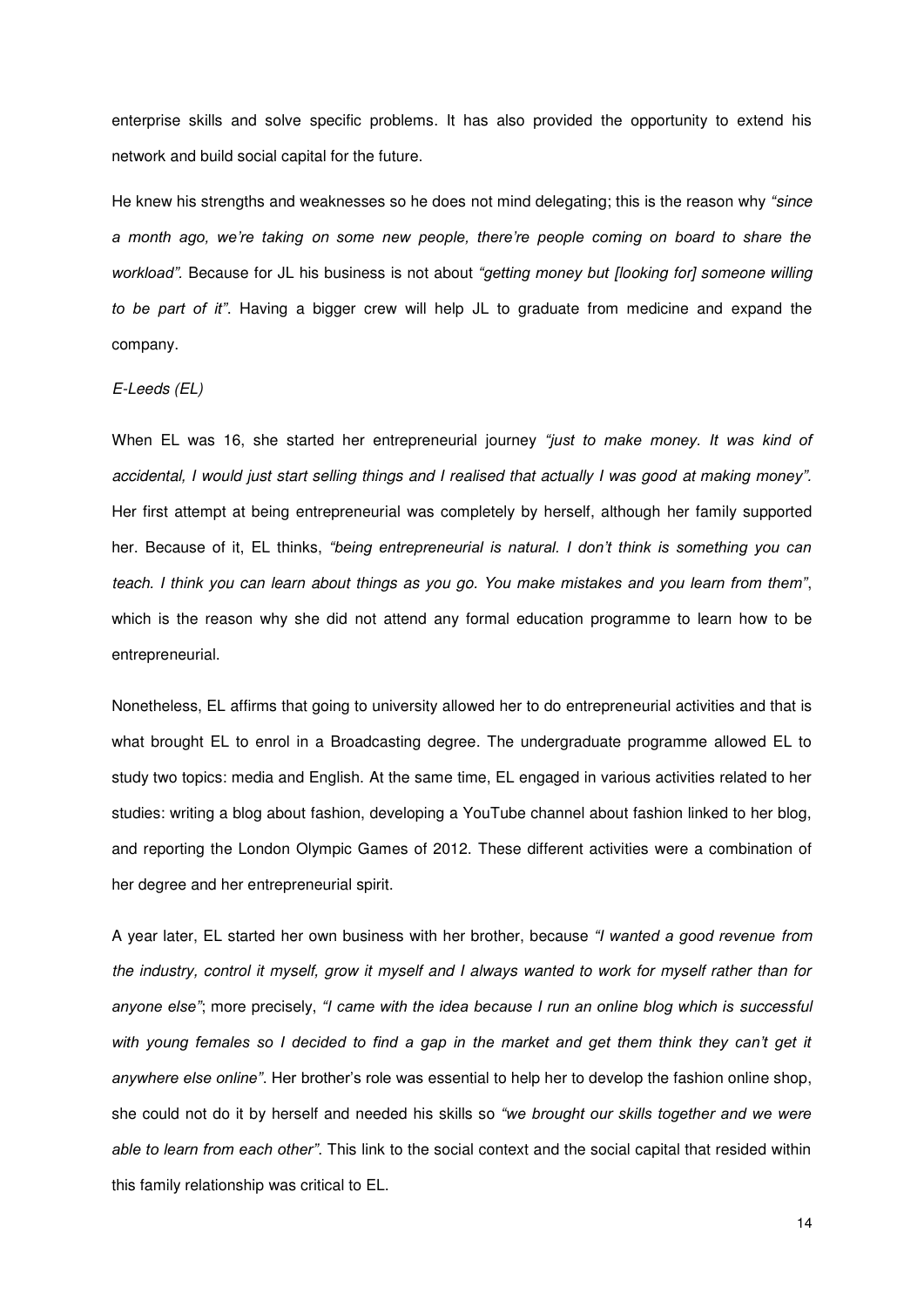In relation to her training in being an entrepreneur, EL states that:

*"The only course I've ever done is with Spark at Leeds Uni, and it was kind of a business boot camp. I learned a lot about that, but more than anything, they just inspired me. I definitely think in business you just have to be inspired and motivated and you just learn the skills"*.

She also met many young people like her there and advisors with whom she is still in contact weekly. However, although she thinks being an entrepreneur can be learned by doing, she realised that:

*"I wouldn't say it's completely natural. Obviously, you need to understand finance and things*  like that but you can pay for an accountant, and you can learn this kind of things. Very much it *was kind of a natural entrepreneurial spirit, which means you just need to set it up and go alone with that"*.

Currently, she is expanding the online shop, which needed more people on board, so her latest addition was her mother, again showing the relevance of social context but in the case of EL especially the family bond: "*my mom is actually a part of the team now. She thinks it's great, she's very excited".* In fact, she has three people working for her *"who help with the marketing and the PR and the social media"* expanding her formal network.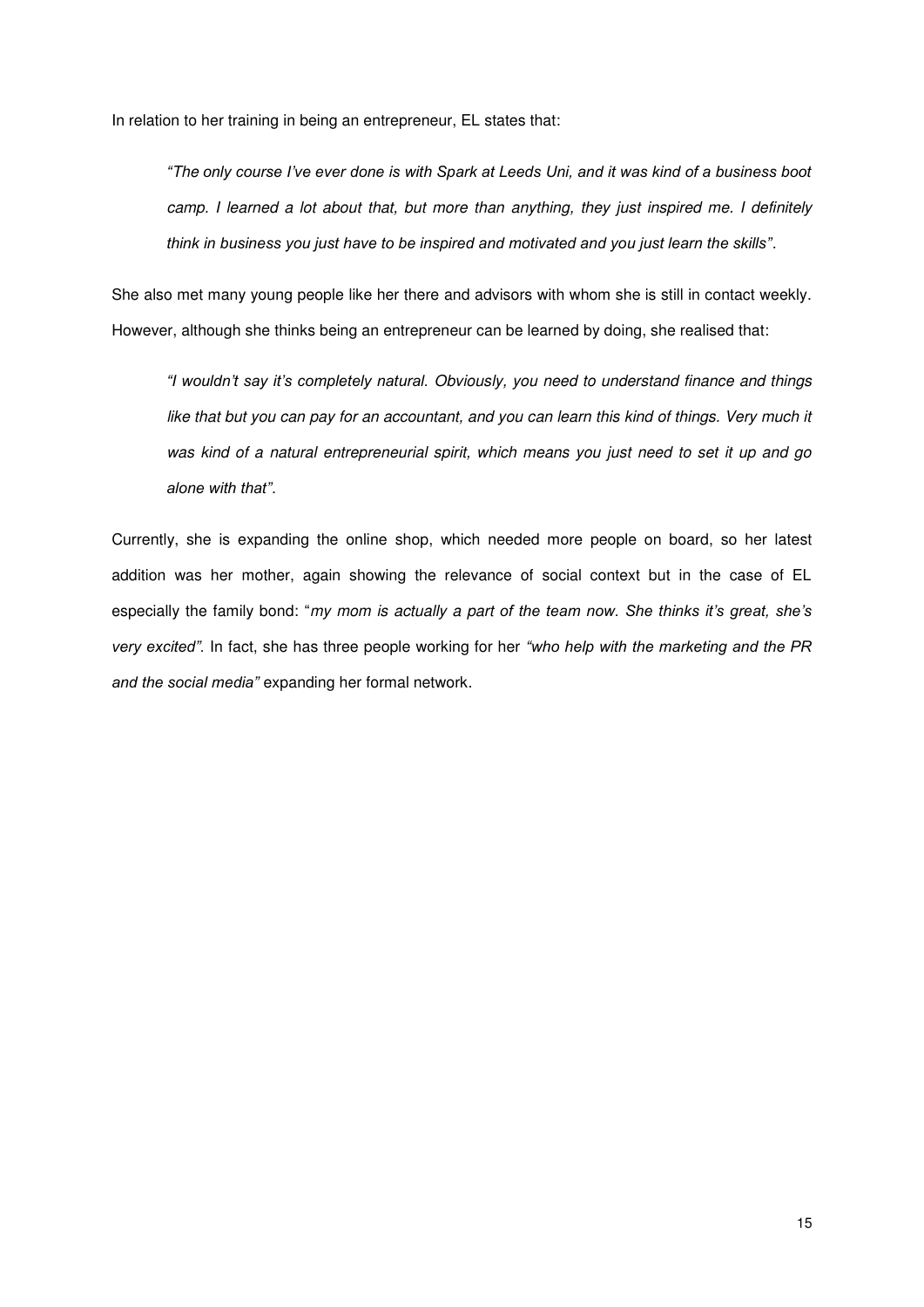### *Chalmers' case*





*Note: colours within the shapes represent the approximate proportion of formal and informal networks in each entrepreneurial activity: white colour represents the formal network and black colour represents the informal network. Percentages of formal and informal networks were taken during the interviews and represented in graphs using Microsoft Excel. Then, the whole story lines diagrams were drawn with Microsof PowerPoint.* 

#### *D-Chalmers (DC)*

DC grew up in a community outside of Gothenburg Sweden, known for its entrepreneurial activity. His motivation was from a shared interest among friends –*"we just decided we wanted to do something together (…) [we were] all interested in starting our own company"*– but the inspiration and support came from DC's mother. The samples of flatbread (Swedish recipe) were readily accepted amongst local restaurants; we *"went to Gothenburg and the finest restaurants and asked if they wanted to buy from us and the response was very good".* However, the business, started at the age of 21, was not enough to live on.

DC's lack of experience regarding this first business included naiveté about general practice. For this reason, DC and his friends ended up switching bakeries to produce their bread, but the original bakery was able to continue selling flatbread based on the recipe given to them by DC.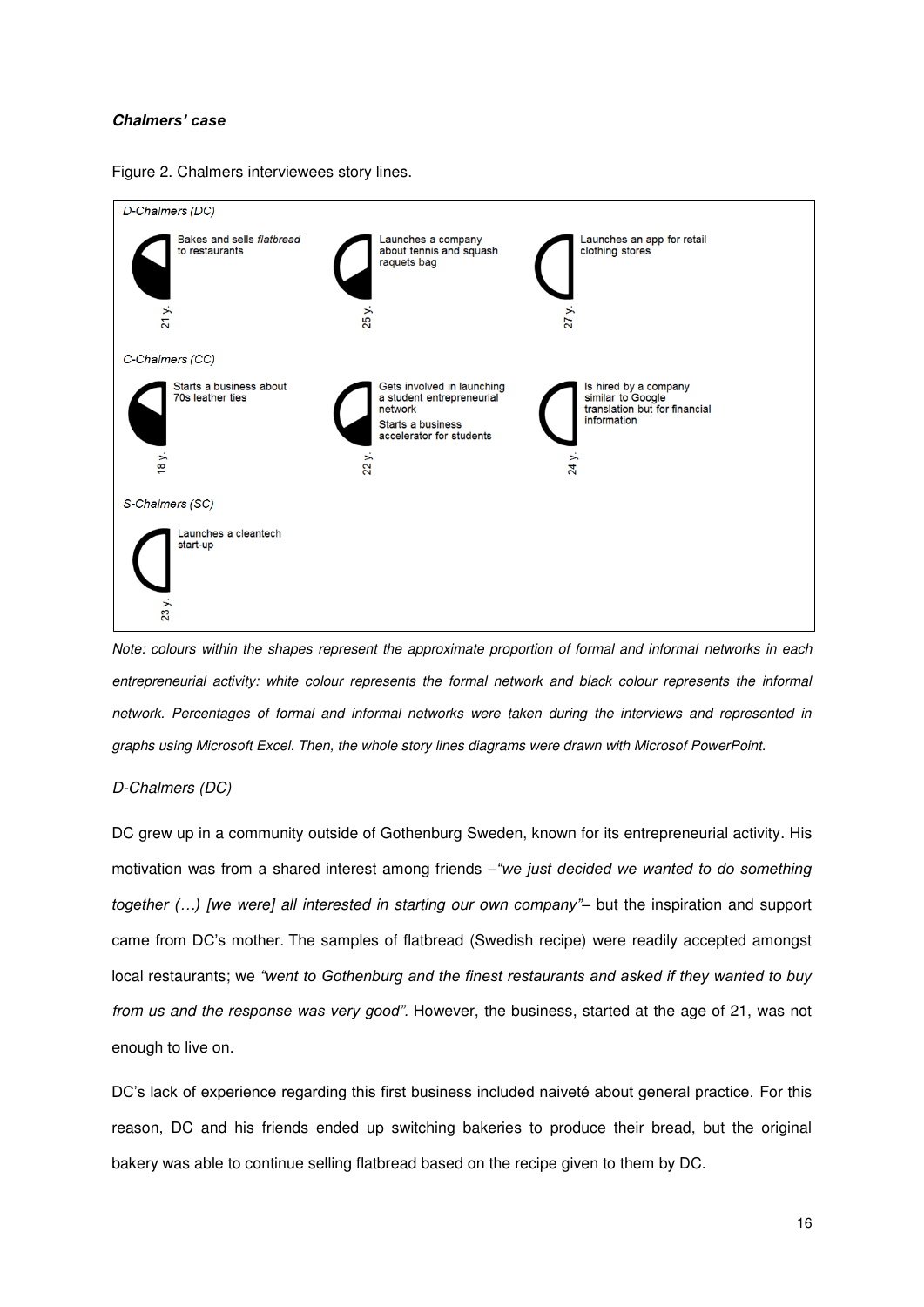The next entrepreneurial company was started *"together with one of my classmates in Industrial Engineering and Management"*, during his bachelor studies at Chalmers (25 years old), when *"we started a company selling racket bags for tennis and squash".* With a bag design in place and initial interest from potential customers, DC and his classmate investigated ways to manufacture the bag. First, they used Google: *"we googled 'import to Sweden'"*. They also visited a trade fair where they were able to get many of their questions answered, but nonetheless, it still felt like a big risk to use foreign manufacturers. DC marked it as another experience:

*"I did not care that much about if we didn't do it. It was fun but I did not feel that connected to it. […] On the one hand, I wanted to create my own company so I guess the drive is also to do something. I know I was a little bit stressed when the company lacked experience, because I know I wanted to do something".*

For DC, the motivation came with the third venture, started as part of the program at Chalmers School of Entrepreneurship at 27 years old. The structure around the programme differentiated the experience from the previous ones:

*"The school was a network, of course. The app developers are from the IT department here at Chalmers. So we came in contact with them basically because we are Chalmers also. This device was very critical because none of us have the IT competence. Now we are almost launching so we have built up without any skills internally. […] Just to have an office. […] I think almost the most important thing, we go there every day, we sit in our same places, and we do the routines. It feels like work. "* 

DC and his teammates are continuing with their venture, having secured a number of pilot customers in Gothenburg, with aims to expand into Europe. The team has been a critical source of motivation, but it has also been valuable to learn the process of how to develop a more technology-based venture:

*"A 'right way' process of doing things because both [of the previous companies] were more [about] doing something. We just did actually something without knowing how to do it. [Now*  we] follow, like, how we should do things, like the cold calling, and the lean start-up, and *effectuation, like what we have in the team and what we can do with ourselves, and what we have studied now".*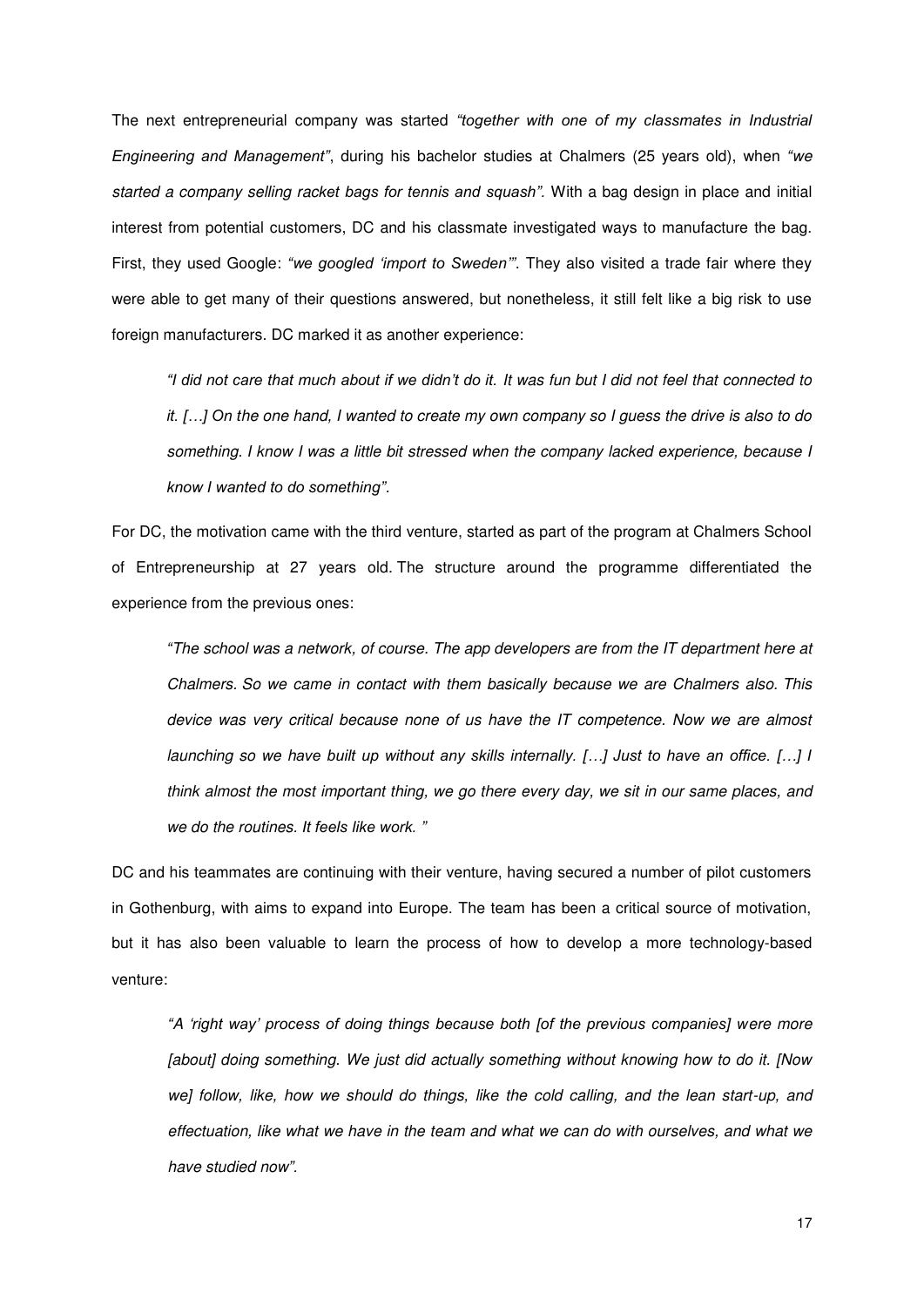### *C-Chalmers (CC)*

CC's entrepreneurial interest started with a focus on creativity instead of a business intention. Growing up, CC worked developing club activities and events in his hometown. In high school, he took part in the Youth Business Association course (Ungföretagsamhet), starting a small business with some classmates:

*"We did the classic, by something, sell to the other one. We bought ties, from the 70s, made of leather, and they were produced in West Germany".* 

Besides having fun, the motivation was to see if the venture could win any of the awards associated with Ungföretagsamhet. CC and his partners evaluated the options relative to their personal strengths:

*"Me and K-External, we spent a lot of time on the presentation because we sort of took all these categories or these fields for competition and we looked at said, okay, within which competition is it possible for us to win? … The product wasn't that good. But we made a great presentation."*

Ultimately though, it came back to CC's creativity drive: *"you are required to do some sort of project*  work to finish off [but, for me] there was some sort of force just dragging me towards it. I don't know if *it was the curiosity part of me or if it was ... about creating something."*

At university, CC continued his emphasis on engagement with entrepreneurial activity, driven by a need to create and build something, manifested in various forms. Together with classmates from Chalmers, CC started a student association for entrepreneurs:

*"[J-External] came to me and said, hey, how about starting an association for entrepreneurship. I think that is needed because entrepreneurship is centralized at Chalmers at the School of Entrepreneurship, and there are plenty of students that have this need for entrepreneurial-minded [stuff]. And I said, well, you should talk to JS-External who was working with this question from the Student Union board. So they connected, they talked, and then J-External pulled me in".*

At the same time, he also started a business accelerator for the development of student ideas: *"what we ended up with, starting to build, was (…) the business accelerator for students".* All of these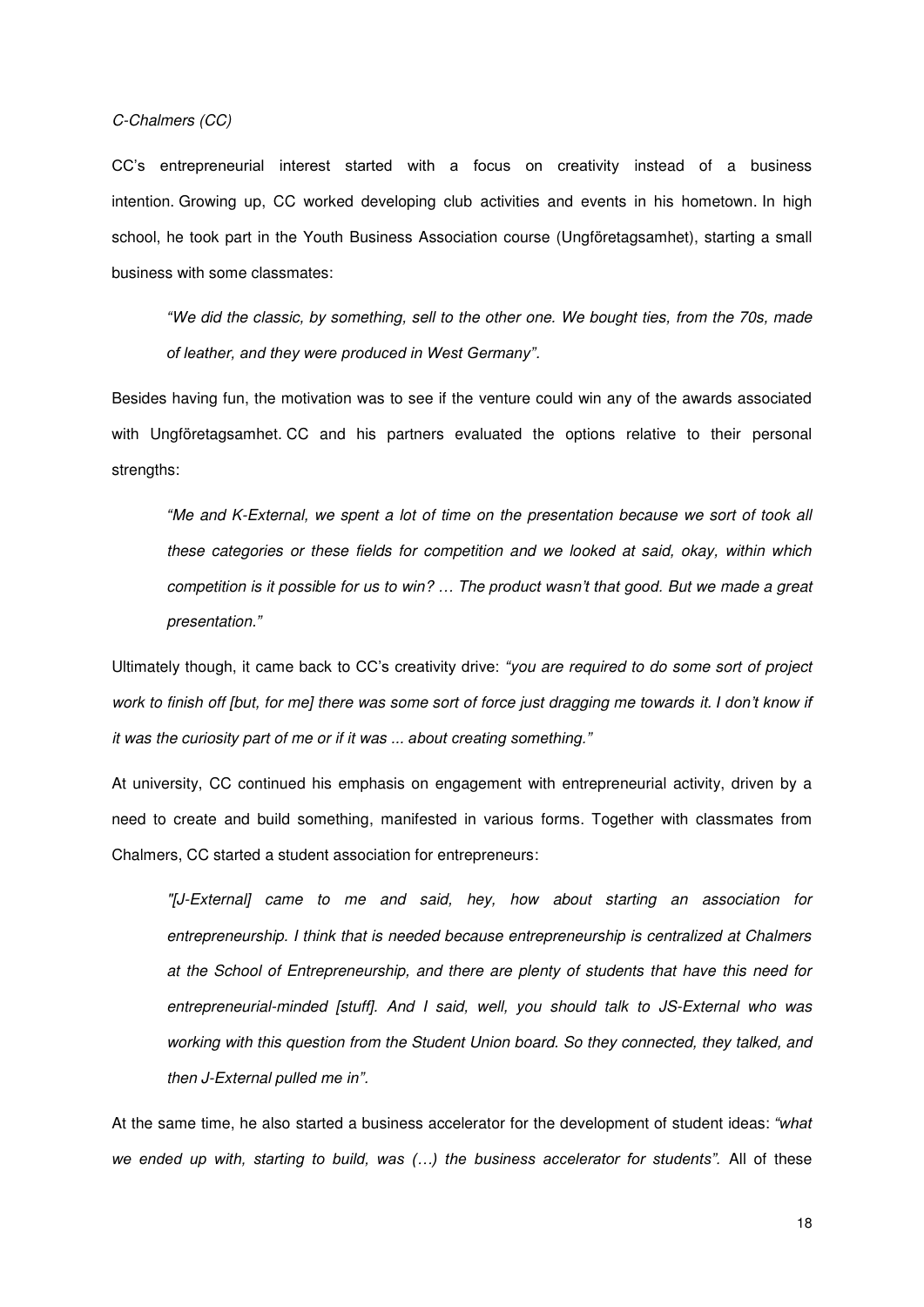endeavours stem from CC's creativity interest, but also from wanting to create value for others because *"for me it was again creating something. Building something and sort of transfer the feeling of connecting people. Because that is also something that I enjoy doing".*

CC continues his studies at Chalmers, but is also now working for a company, *"taking part in building up a new business area, or a new company, within the company group, where I have the responsibility for sales".*

#### *S-Chalmers (SC)*

SC grew up in an entrepreneurial family; both SC's father and uncle run their own companies and have always encouraged SC in her entrepreneurial interests. The decision between staying in northern Sweden or going to Chalmers was essential to where SC is today. Indeed, she wanted a technical education:

*"My best friend at the time and I applied for Chalmers, and then my choice of education was, okay – let's go away, because I don't have a clue of what I am going to do. I have an interest in finance and business but I also have an interest in natural sciences and technology, so industrial engineering. I thought it would be something that would fit me well*".

During her bachelor studies, she engaged with different student groups regarding entrepreneurship; and just the common perspective steered her away from a more traditional career track. SC did her masters studies at the Chalmers School of Entrepreneurship, during which, in the  $2^{nd}$  year she was part of a team developing *"a cleantech start-up. We develop a solution to use energy from ocean waves"*. The team experienced a lot of team conflict during this period:

*"A lot of the activities or a lot of my energy was focused on getting a team together and understanding each other and understanding the team dynamics. Which was rather the focus than actually developing the idea. And that has had an impact in many ways. (…) learned a lot of things about knowing what not to do, how not to act. The importance of having a team, and a team that is really complementary in terms of (…) personality. In terms of values"*.

Knowledge that was important to the development of the company included industry information, and specifically detail about the renewable energy industry, and SC's background of integrating business with technology was important to this. However, something particularly gained through the school was applying entrepreneurial tools often seen as more common to IT development: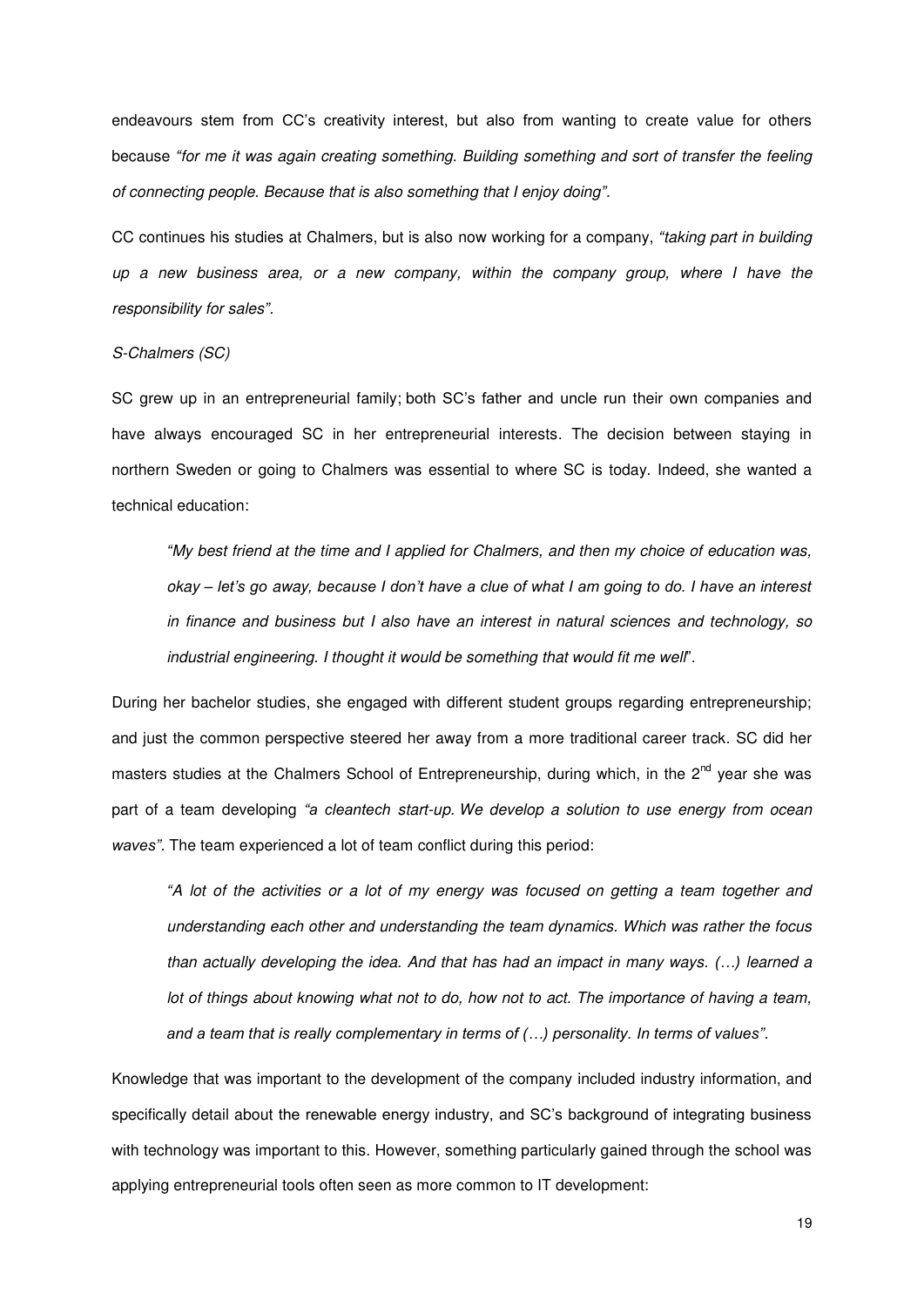*"[My company] is a super long-term – we are not developing an app (…) it's resource heavy. But what I've learned is that you can use the same tools, (…) the same thinking, or packaging, as when you develop an IT-based idea. And you can apply that to type of ideas or businesses [like my company]. (…) I don't think other developers in our industry apply that type of mind or toolset".* 

SC also stresses the importance of her cohort of classmates, *"it helped a lot to have like-minded people around you in the same situation"*, and in particular those that also continued with their ventures after graduating, *"I was alone [in the company], but I was not alone in being alone".* This was what changed their relationship from peers to close friendship.

A critical connection for the company and SC was meeting A-External, the current technical director in the company. SC met AE through the process of building the first scale prototype, having attracted funding for this during the incubation period, though AE comes from another university in Sweden. Other important stakeholders were also developed either during the incubation time, or as part of the school network.

### **Discussion**

From a general perspective, the 'educational triad' of formal, non-formal and informal learning related to entrepreneurship (Coombs *et al,* 1973), has been described briefly in two universities as exemplars. Similar to previous studies (Ibrahim and Soufani, 2002; Karlan and Valdivia, 2011; Klofsten, 2000), the use of non-formal educational programmes was observed. With the unique educational objective of developing entrepreneurial competences, the analysed contexts considers entrepreneurship programmes that require formal, non-formal and informal activities to deliver the desired learning outcomes (Edwards and Muir, 2005; Honig, 2004). Moreover, through the analysis and comparison of the entrepreneurial activities, as critical incidents, of entrepreneurs situated within the two university settings, the perception and attitudes about their perceived learning were described and analysed.

In general, the relevance of networks is clear and the entrepreneur's network awareness increased through their entrepreneurial journey from "don't know" to "know" to "need". For example, one of the entrepreneurs stated how he enrolled in a master's degree to gain more practical knowledge about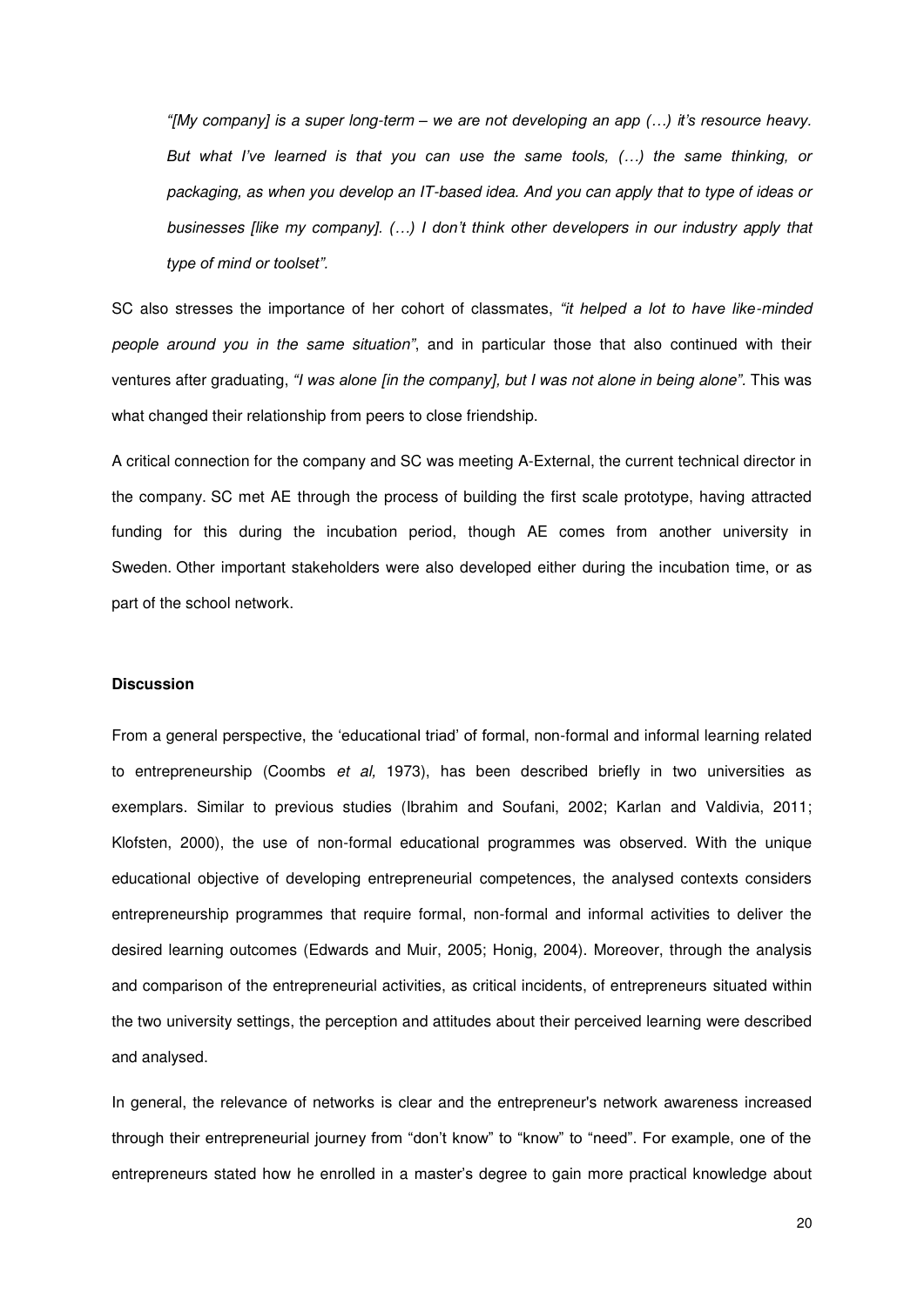enterprise and, in particular, to meet other like-minded people. This is in line with previous literature analysing how some entrepreneurship education programmes connect students to the 'real world', to entrepreneurs (Gordon *et al*, 2012; Lans *et al*, 2011). What the findings show is the relevance of social context for these entrepreneurs and how their links to this context enabled them to draw on it for entrepreneurship. This social context was clearly invoked for entrepreneurship through network ties. This context and the resources which lay within it, added value to the activity the entrepreneurs were engaged in and allowed them to access valuable contacts such as, for example, other entrepreneurs, mentors, potential clients/suppliers but also acquire resources, adding to the learning experience.

Regarding the two universities, it was surprising to see that Leeds entrepreneurs started to engage in entrepreneurial activities as teenagers, whereas two of the three Chalmers entrepreneurs started in their early twenties. However, all entrepreneurs tended to use an informal network as well as informal learning to carry out their first entrepreneurial activity, regardless of when they started or where they came from.

Addressing the first research question - *how does entrepreneurial learning develop before, during and after students' involvement in universities?* It seems that interviewed entrepreneurs' entrepreneurial learning follows a pattern. Early stages of the entrepreneurial journey relied on informal learning (TED-talks, conversations with relatives or friends, online resources); but as interviewed entrepreneurs' entrepreneurial activities involve a more complex structure and a wider network of clients, they become aware of their need for more formal learning. To satisfy this need, interviewed entrepreneurs engaged in non-formal learning (boot camps, workshops and seminars) and, when necessary, they enrolled in formal education programmes courses (degrees or masters). Nevertheless, interviewed entrepreneurs also more often used informal learning to cover their knowledge gaps. Consequently, this shows how there are teachable and non-teachable entrepreneurship elements (Rae and Carswell, 2001; Shepherd and Douglas, 1997), which are acquired through different activities, and how interdisciplinarity and entrepreneurship goes beyond business schools, as suggested by Gupta and Bharadwaj (2013). A further interesting feature was that interviewed entrepreneurs sought other people with whom they could become associated with or hire in order to address their knowledge or skills gaps; this increased their awareness about the need for a network that could help them develop their business when they were not able to do it through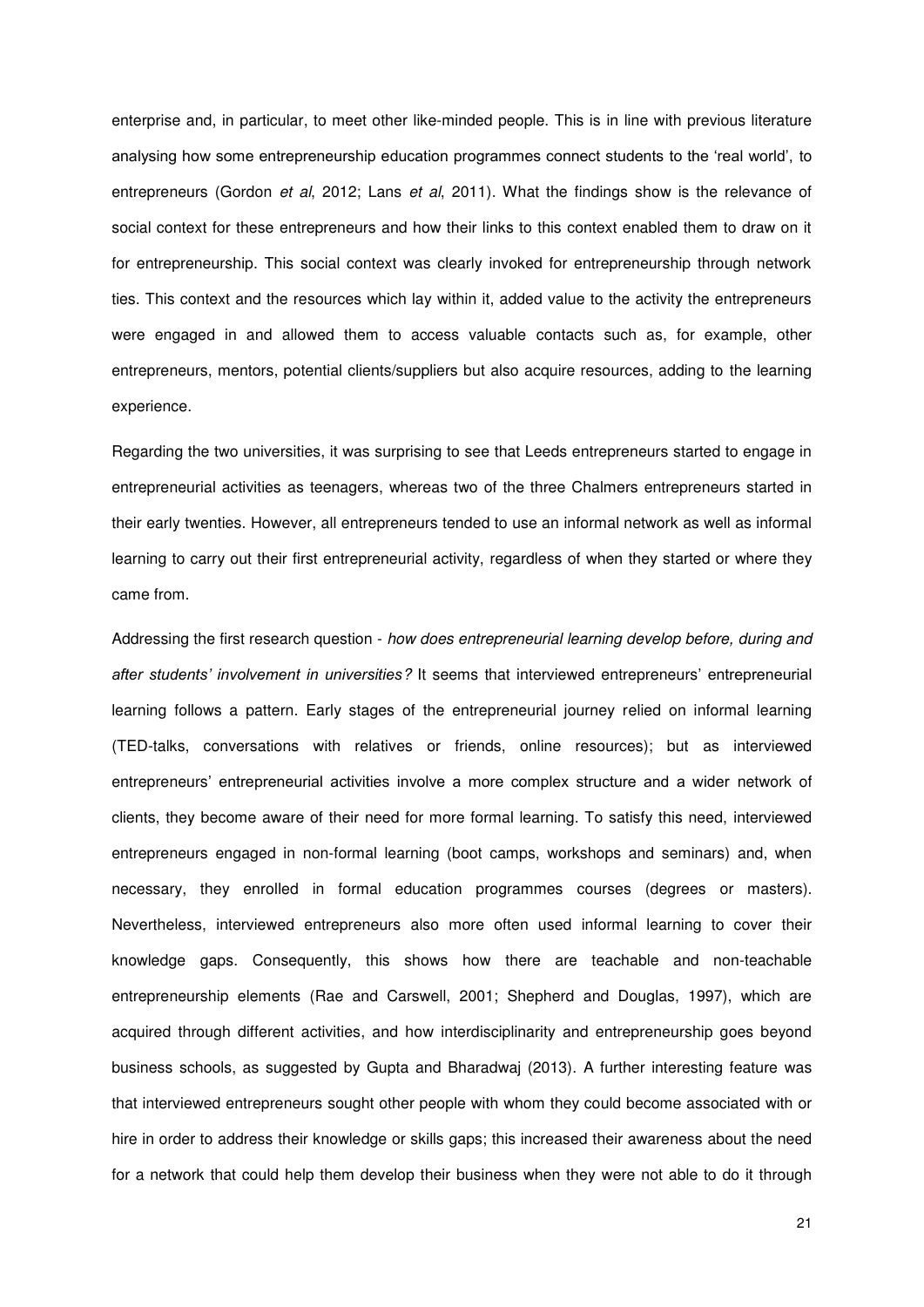acquired learning. This contributes to the call for more research about the relationship between entrepreneurship education at universities and entrepreneurial competence (Matlay, 2008). In fact, it was this awareness which seemed to transform the role of entrepreneurial learning after university into the pursuit of social capital: it was no longer about learning new areas of business (accountancy, marketing, and programming) but finding the right person who could be part of their team. However, how universities should respond to this need, as suggested by Man (2007) and Werkins (2010), remains under-explored.

The second research question was - *how does entrepreneurial social networking develop before, during and after students' involvement in universities?* Dealing with this question highlights the importance of entrepreneurs' relations with a network and its added value. Even though social networking is mostly based on informal networks during the early stages of the interviewed entrepreneurs' entrepreneurial activity, informal networks are always present on their entrepreneurial journey. Actually, before university, the support of the family and friends was essential for interviewed entrepreneurs to develop their business, whether to help them to know potential customers or to organise the business. However, once they became engaged with university programmes (UG degree or masters degree), their social networking relied on informal as well as formal networks. Classmates, guest speakers and academic mentors became part of their networks and provided them with both the confidence to be entrepreneurial and the resources needed to do it. And it is in this sense that we use the term entrepreneurial social networking as the activitiy and the network that provide added value to the interviewed entrepreneur by allowing him/her accessing valuable contacts (other entrepreneurs, mentors, potential clients/suppliers). Consequently, we add to discussions about how entrepreneurship education programmes provide an initial network (Gordon *et al*, 2012; Lans *et al*, 2011). Interestingly, when they gained entrepreneurship experience interviewed entrepreneurs realised that a wider network was central to their social capital. This awareness is what makes them look for specific contacts to develop their network in order to pursue their future career plans/goals. Sometimes, this need for social capital led them to abandon their role of entrepreneur to become an intrapreneur within a company, which, in principle, goes against previous results stating that the propensity to be an entrepreneur is increased when s/he gains access to social capital (Bauernschuster *et al*, 2010; Westlund *et al*, 2014).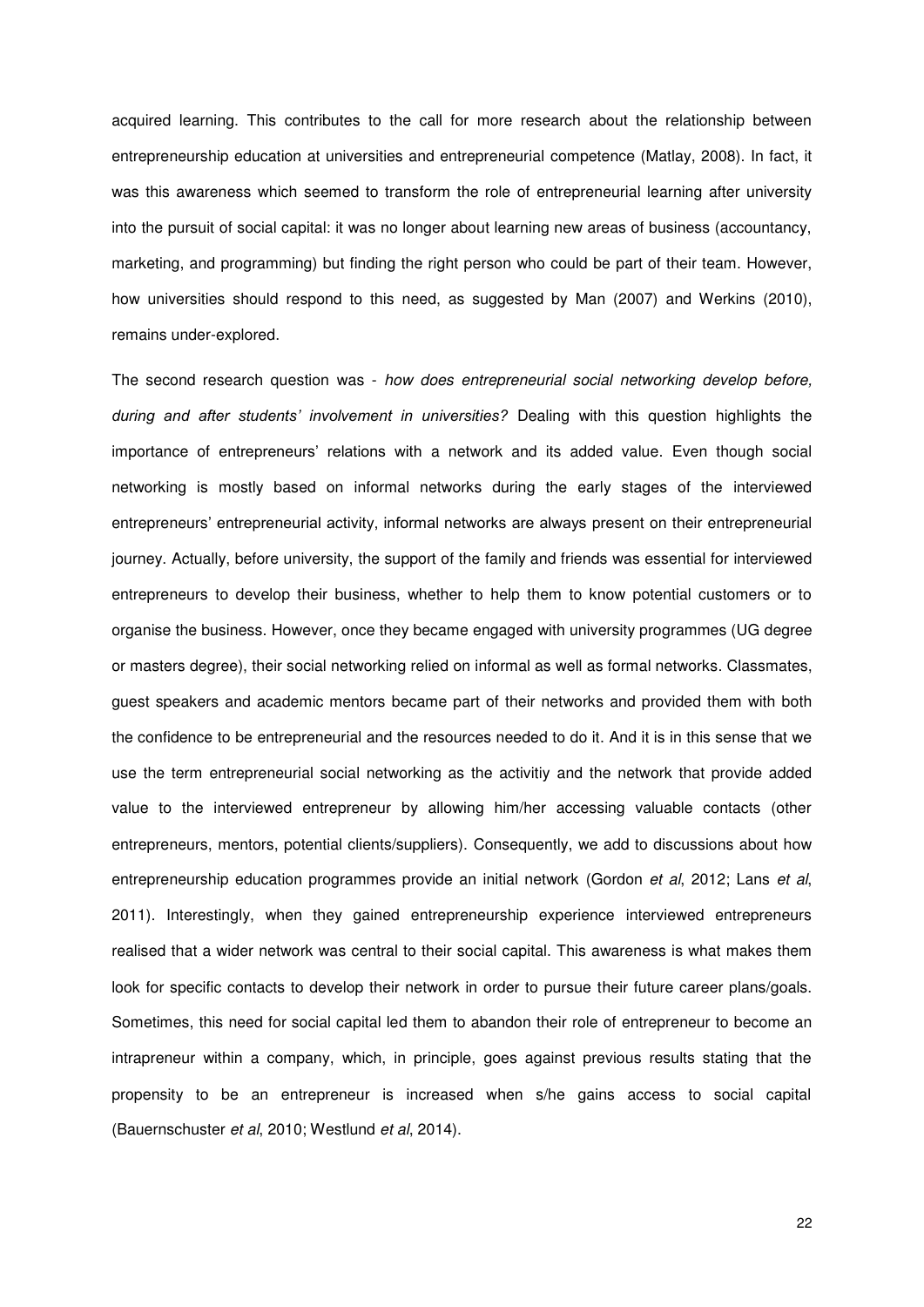Finally, regarding the third research question - *is it possible to establish a relationship between students' entrepreneurial social networking and entrepreneurial learning in universities?* Results suggest that the intertwining of social networking and learning in entrepreneurship occurs before university, at the very first moment individuals engage in some type of entrepreneurial activity, and involving connections and interactions that take place between individuals (Anderson *et al.*, 2007). As mentioned, the university provides the students with access to the 'real world' (Gordon *et al*, 2012; Lans *et al*, 2011) and opportunities for social networking relied on informal as well as formal networks (classmates, guest speakers and academic mentors) who may become relevant, as entrepreneurial networks, who add value to the nascent entrepreneurs (Foxton and Jones, 2011), as individuals who support, advice or even finance the entrepreneur's growth (Bosma *et al*, 2004; Casson and Della Giusta, 2007; Kim and Aldrich, 2005).

### **Conclusion**

This article has explored the relationship between the role of social networking and entrepreneurial learning by investigating the entrepreneurial journey of student and graduate entrepreneurs in two relevant and well-known European universities. It has described how entrepreneurship education programmes in these universities have been using various means to connect students to the 'real world', providing students with an initial network of entrepreneurs and the skills to develop their own network. In addition, the real impact of networking on student learning has been explored and some implications have been extracted from this. The metaphor of 'Lost in Space' has been used to illustrate the diffuse learning opportunities available within the university context, not yet fully obvious for either the student, or the educator. The lived experience of students/graduates engaging in an entrepreneurial journey while at university has illustrated the important contribution of social networking to entrepreneurial learning.

In conclusion, the intertwining of social networking and learning in entrepreneurship occurs before university, when the individuals engage in some type of entrepreneurial activity. University provides students with a needed maturity to realise that this intertwining is more complex than expected and that universities can provide them with formal and non-formal education, but also with the network of academics, classmates and entrepreneurs (that act as guest speakers and advisors) they develop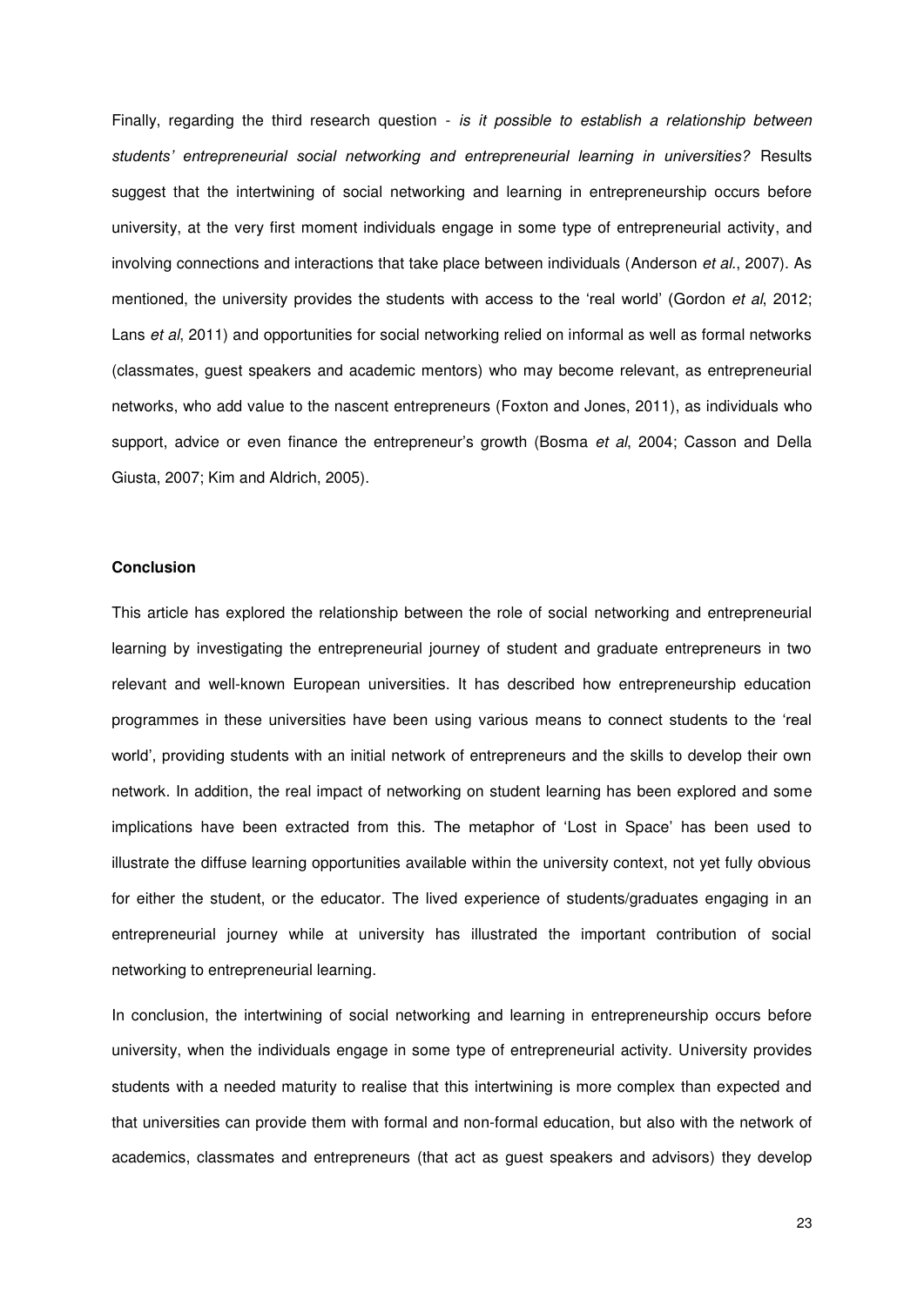during their studies, which allow them to gain informal learning, becoming an essential part of their entrepreneurial social capital.

Consequently, the contribution of this article is to expose the previously missing value of social networking in entrepreneurship education in universities and how this links to the acquisition of social capital. As implications, institutionally, it legitimates universities to include social networking activities into formal and non-formal entrepreneurship education. Moreover, at an individual level, it motivates educators to embed these activities within the curriculum that facilitate students' informal learning.

Regarding the limitations of the article, firstly, although it is possible through this pilot study to establish a relationship between students' entrepreneurial social capital and entrepreneurial learning in universities, it does not allow us to fully understand this relationship and the interconnectedness between formal, non-formal and informal elements of the proposed 'Lost in Space'. More research is needed to understand the entrepreneur's journey by considering not only entrepreneurial activities as critical incidents but other moments of the entrepreneur's life that help them to become entrepreneurs and not only the relations with agents coming from the university, but from outside (e.g. extended family, friends). Secondly, the sample is small and considers only two universities in two different countries. Using a bigger number of entrepreneurs coming from different contexts would help to generalize the results of the study.

#### **References**

- Aldrich, H., and Zimmer, C. (1986), 'Entrepreneurship through social networks. The art and science of entrepreneurship', in Sexton, D.L., and Smilor, R.W., eds, *The Art and Science of Entrepreneurship*, Ballinger Publishing, Cambridge, MA, pp 3-23.
- Anderson, A. R., and Jack, S. (2002), 'The articulation of social capital in entrepreneurial networks: A glue or a lubricant?' *Entrepreneurship and Regional Development*, Vol 14 No 3, pp 193-210.
- Anderson, A., Park, J., and Jack, S. (2007), 'Entrepreneurial Social Capital Conceptualizing Social Capital in New High-tech Firms', *International Small Business Journal*, Vol 25, No 3, pp 245-272.
- Armitage, W.D., Jones, W.D., Langsam, S., Manullang, D., and Plank, R.E. (2011). A Soft Landing Case Study: Integrating Students and Faculty into Incubator Operations, *International Journal of Polytechnic Studies*, Vol 1 No 1, pp 1-12.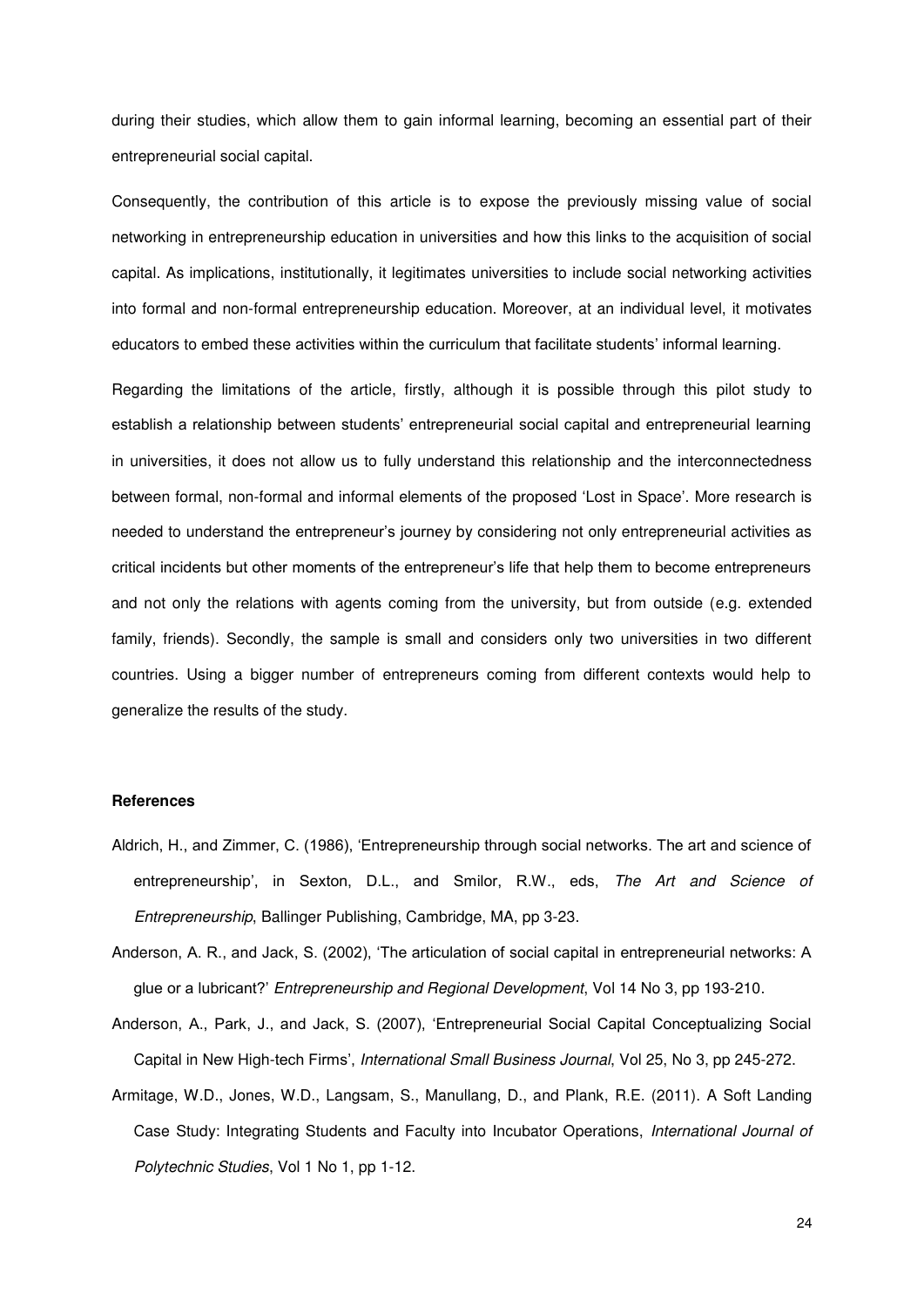- Bauernschuster, S., Falck, O., and Heblich, S. (2010), 'Social capital access and entrepreneurship', *Journal of Economic Behavior & Organization,* Vol 76, No 3, pp 821-833.
- Béchard, J.P., and Toulouse, J.M. (1998), 'Validation of a didactic model for the analysis of training objectives in entrepreneurship', *Journal of Business Venturing*, Vol 13, No 4, pp 317-332.
- Birley, S. (1985), 'The Role of Networks in the Entrepreneurial Process', *Journal of Business Venturing*, Vol 1 No 1, pp 107-117.
- Blackwood, T., Round, A., Pugalis, L., and Hatt, L. (2015), 'Making sense of learning: Insights from an experientially-based undergraduate entrepreneurship programme', *Industry and Higher Education*, Vol 29 No 6, pp 445-457.
- Bosma, N., Van Praag, M., Thurik, R., and De Wit, G. (2004), 'The value of human and social capital investments for the business performance of startups', *Small Business Economics*, Vol 23 No 3, pp 227-236.
- Byrne, J., Fayolle, A., and Toutain, O. (2014). Entrepreneurship Education: What We Know and What We Need to Know, in Chell, E., and Karatas-özkan, M., eds., *Handbook of Research in Entrepreneurship and Small Business*, Cheltenham, UK, Edward Elgar, pp 261-288.
- Cassell, C., and Symon, G., eds, (2004), *Essential guide to qualitative methods in organizational research*. Sage, London.
- Casson, M., and Della Giusta, M. (2007), 'Entrepreneurship and social capital. Analysing the impact of social networks on entrepreneurial activity from a rational action perspective', *International Small Business Journal,* Vol 25 No 3, pp 220-244.
- Cedefop (2011), 'Guidance Supporting Europe's Aspiring Entrepreneurs. Policy and practice to harness future potential'. *Research Paper*, No 14, Publications Office of the European Union, Luxembourg, [Available online] http://www.cedefop.europa.eu/EN/Files/5514\_en.pdf (accessed 19 July 2016)
- Chen, M.H., Chang, Y.Y., and Chang, Y.C. (2015), 'Entrepreneurial Orientation, Social Networks, and Creative Performance: Middle Managers as Corporate Entrepreneurs', *Creativity and Innovation Management*, Vol 24, No 3, pp 493-507.
- Coombs, P.H., Prosser, R.C., and Ahmed, M. (1973), *New Paths lo Learning for Rural Children and Youth*, International Council for Educational Development (ICED), New York.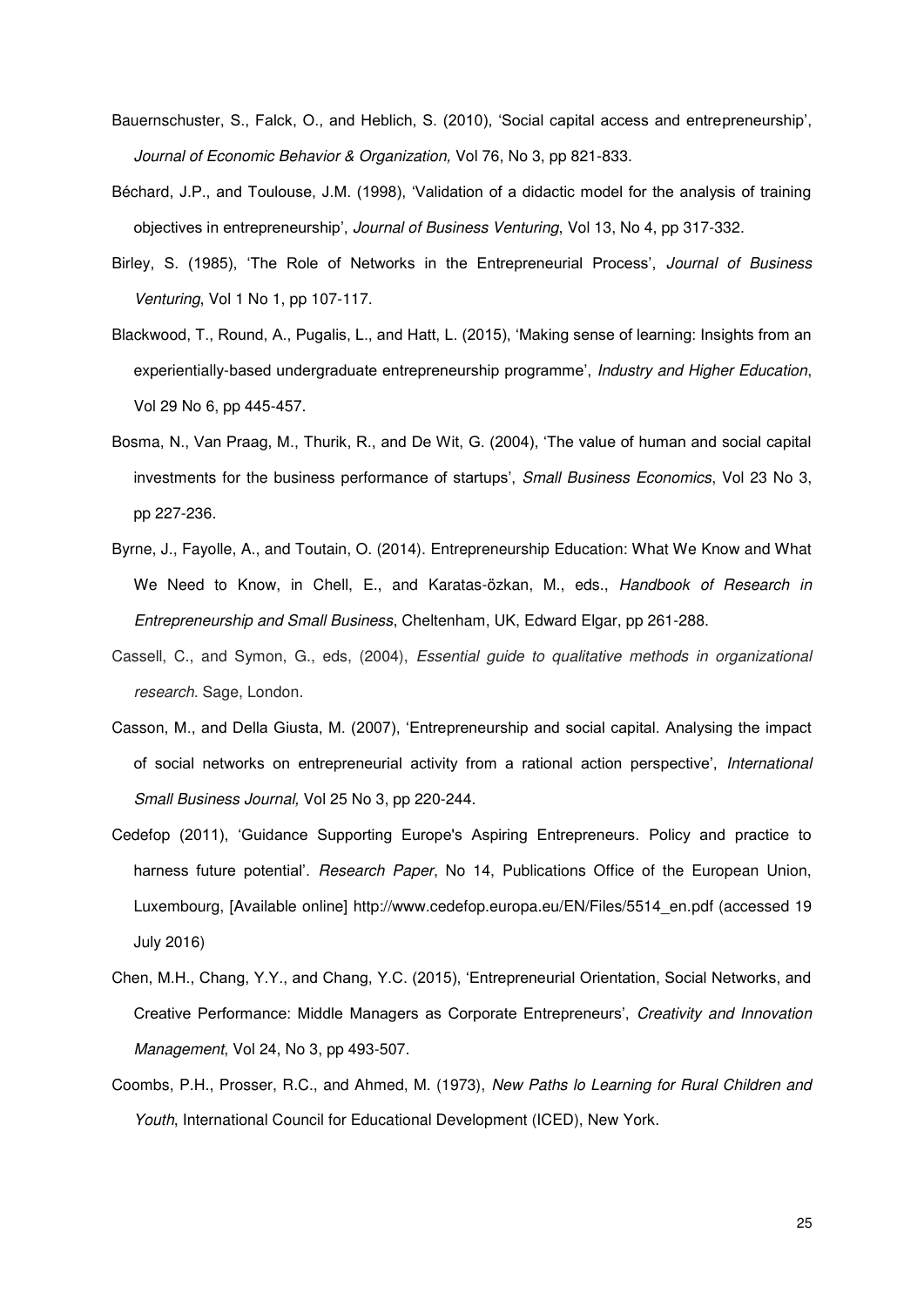- Cope, J., Jack, S., and Rose, M.B. (2007), 'Social Capital and Entrepreneurship An Introduction', *International Small Business Journal*, Vol 25 No 3, pp 213-219.
- Creswell, J.W. (2013), *Research design: Qualitative, quantitative, and mixed methods approaches*, Sage, California.
- Cruz, N., Escudero, A., Barahone, J., and Leitao, F. (2009), 'The effect of entrepreneurship education programmes on satisfaction with innovation behavior and performance', *Journal of European Industrial Training*, Vol 33 No 3, pp 198-214.
- Dawson, C., Fuller-Love, N., Sinnott, E., and O'Gorman, B. (2011), 'Entrepreneurs' perceptions of business networks: does gender matter?', *International Journal of Entrepreneurship and Innovation*, Vol 12 No 4, pp 271-281.
- Deakins, D., and Freel, M. (1998), 'Entrepreneurial learning and the growth process in SMEs', *The Learning Organization*, Vol 5 No 3, pp 144-155.
- Eagle, N., Macy, M., and Claxton, R. (2010), 'Network diversity and economic development', *Science*, Vol 328 No 5981, pp 1029-1031.
- Edwards, L.J., and Muir, E.J. (2005), 'Promoting entrepreneurship at the University of Glamorgan through formal and informal learning', *Journal of Small Business and Enterprise Development,* Vol 12 No 4, pp 613-626.
- Estrin, S., Mickiewicz, T., and Stephan, U. (2013), 'Entrepreneurship, social capital, and institutions: Social and commercial entrepreneurship across nations', *Entrepreneurship Theory and Practice*, Vol 37 No 3, pp 479-504.
- European Commission (2012), *Effects and impact of entrepreneurship programmes in higher education,* [Available online] http://ec.europa.eu/DocsRoom/documents/375/attachments/1/translations/en/renditions/native (accessed 19 July 2016)
- European Commission (2014), *Tackling Early Leaving from Education and Training in Europe: Strategies, Policies and* Measures, Publications Office of the European Union, Luxembourg.
- European Commission (2015), *The European Higher Education Area in 2015: Bologna Process Implementation Report*, Publications Office of the European Union, Luxembourg.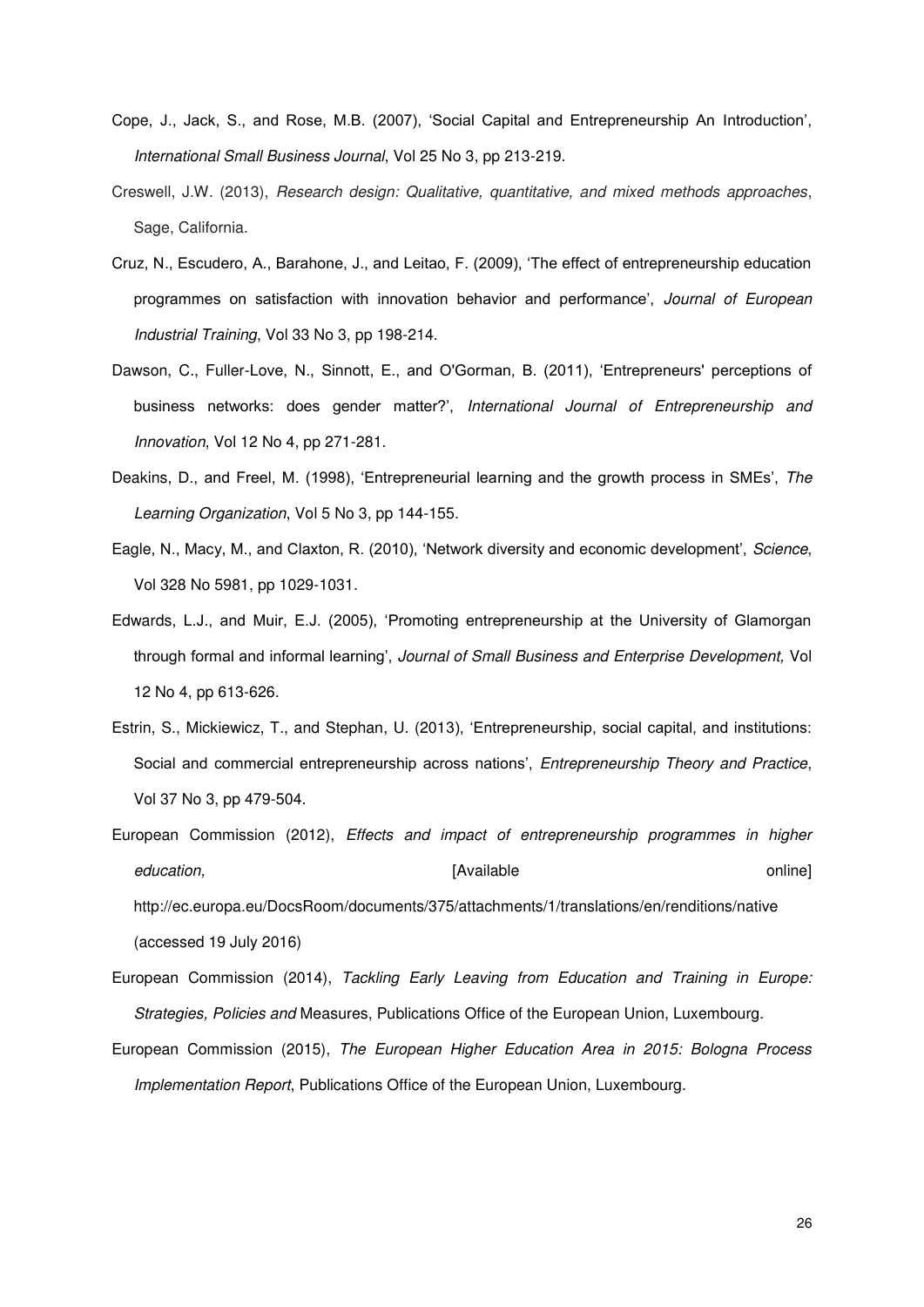- Fayolle, A., Gailly, B., and Lassas-Clerc, N. (2006), 'Assessing the impact of entrepreneurship education programmes: a new methodology', *Journal of European Industrial Training*, Vol 30 No 9, pp 701-720.
- Formica, P. (2002), 'Entrepreneurial universities: the value of education in encouraging entrepreneurship', *Industry and Higher Education*, Vol 16 No 3, pp 167-175.

Foxton, F., and Jones, R. (2011), *Social capital indicators review*, Office for National Statistics, UK.

- Gephart, R.P. (2004), 'Qualitative research and the Academy of Management Journal', *Academy of Management Journal*, Vol 47 No 4, pp 454-462.
- Gibb, A. (2005), *Towards the entrepreneurial university. Entrepreneurship education as a level for change.* UK: National Council for Graduate Entrepreneurship. [Available online] http://ncee.org.uk/wp-content/uploads/2014/06/towards\_the\_entrepreneurial\_university.pdf (accessed 19 July 2016)
- Gibb, A., Haskins, G., and Robertson, I. (2013), 'Leading the entrepreneurial university: Meeting the entrepreneurial development needs of higher education institutions', In Altmann, A. and Ebersberger, B., eds., *Universities in Change, Innovation, Technology, and Knowledge Management*, Springer Science+Business Media, New York, pp 9-45.
- Gordon, I., Hamilton, E., and Jack, S. (2012), 'A study of a university-led entrepreneurship education programme for small business owner/managers', *Entrepreneurship & Regional Development,* Vol 24 No 9-10, pp 767-805.
- Granovetter, M. (1985), 'Economic action and social structure: the problem of embeddedness', *American Journal of Sociology*, Vol 91 No 3, pp 481-510.
- Greene, F.J., and Saridakis, G. (2007), *Understanding the factors influencing graduate entrepreneurship*, National Council for Graduate Entrepreneurship Research Report, 1/2007, NCGE, Birmingham.
- Gupta, N., and Bharadwaj, S. (2013), 'Agility in business school education through richness and reach: a conceptual model', *Education+ Training*, Vol 55 No 4/5, pp 370-384.
- Henry, C., Hill, F., and Leitch, C. (2005), 'Entrepreneurship education and training: can entrepreneurship be taught? Part I', *Education+ Training*, Vol 47 No 2, pp 98-111.
- Higgins, D. and Elliott, C. (2011), 'Learning to make sense: What works in Entrepreneurial Education?' *Journal of European Industrial Training*, Vol 35 No 4, pp 345-367.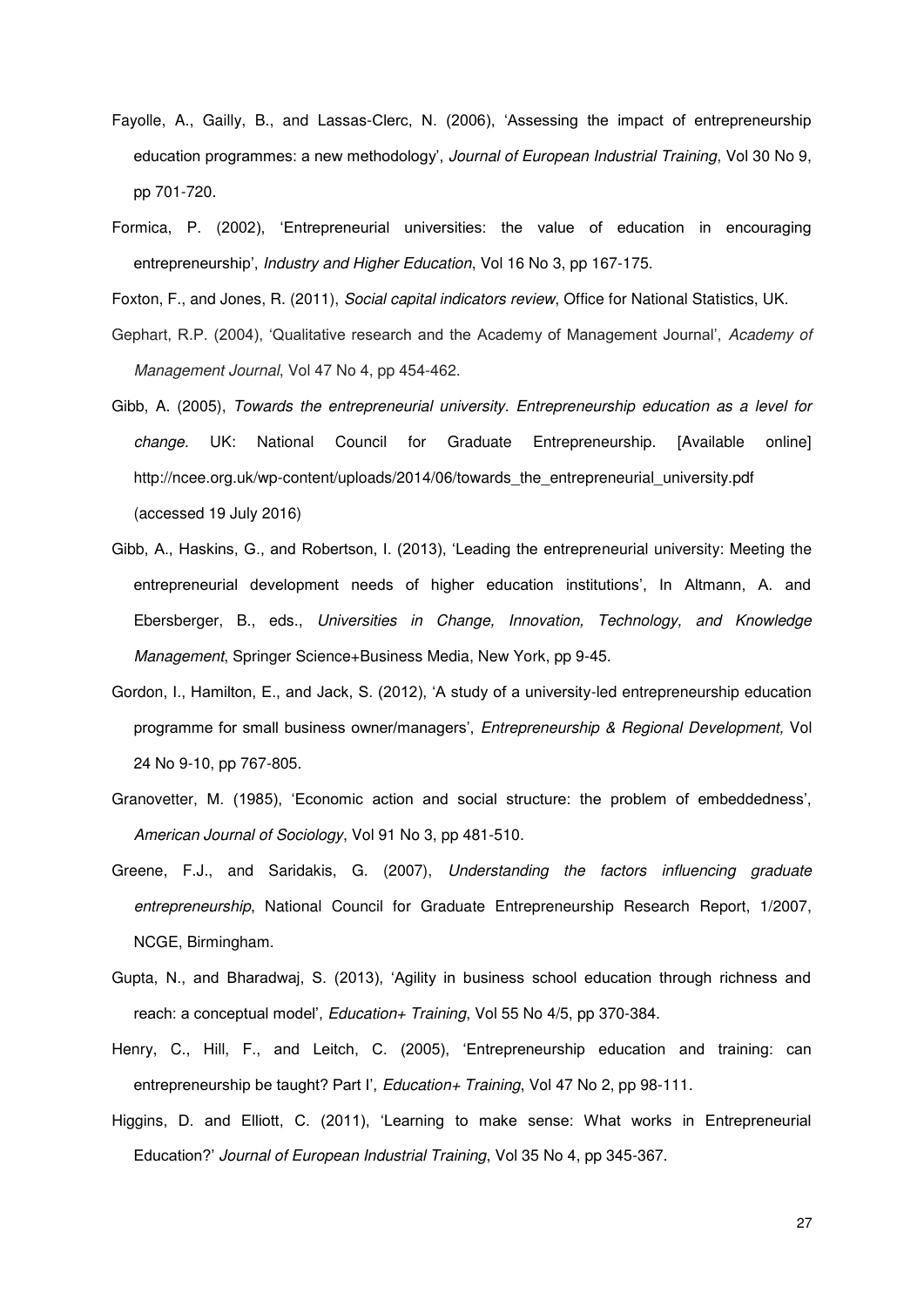- Higgins, D., and Galloway, L. (2014), 'Refocusing–building a future for entrepreneurial education and learning', *Industry and Higher Education*, Vol 28 No 6, pp 449-457.
- Hill, S.E. (2011), *The impact of entrepreneurship education. An exploratory study of MBA graduates in Ireland.* MSc dissertation. University of Limerick. [Available online] http://ulir.ul.ie/bitstream/handle/10344/1663/2011\_Hill%2c%20Shane.pdf?sequence=5 (accessed 19 July 2016)
- Honig, B. (2004), 'Entrepreneurship education: Toward a model of contingency-based business planning', *Academy of Management Learning & Education,* Vol 3 No 3, pp 258-273.
- Ibrahim, A.B., and Soufani, K. (2002), 'Entrepreneurship education and training in Canada: a critical assessment', *Education + Training*, Vol 44 No 8/9, pp 421-430.
- Jack, S. (2005), 'The role, use and activation of strong and weak ties: A qualitative analysis', *Journal of Management Studies*, Vol 42 No 6, pp 1233-59.
- Jack, S. (2010), 'Approaches to studying networks: implications and outcomes', *Journal of Business Venturing*, Vol 25 No 1, pp 120-137.
- Jack, S., Moult, S., Anderson, A.R., and Dodd, S. (2010), 'An entrepreneurial network evolving: Patterns of change', *International Small Business Journal*, Vol 28 No 4, pp 315-337.
- Janssen, F., Eeckhout, V., and Gailly, B. (2007), 'Interdisciplinary approaches in entrepreneurship education programs', in Fayolle, A., ed, *Handbook of research in entrepreneurship education, vol. 2*. Edward Elgar Publishing Limited, Glos, UK, pp 148-165.
- Johannisson, B. (2016). Limits to and prospects of entrepreneurship education in the academic context. *Entrepreneurship & Regional Development*, 1-21.
- Karlan, D., and Valdivia, M. (2011), 'Teaching entrepreneurship: Impact of business training on microfinance clients and institutions', *Review of Economics and Statistics,* Vol 93 No 2, pp 510- 527.
- Kim, P., and Aldrich, H. (2005), *Social capital and entrepreneurship*, Now Publishers Inc.. Hanover, MA.
- Klofsten, M. (2000), 'Training entrepreneurship at universities: a Swedish case', *Journal of European Industrial Training,* Vol 24 No 6, pp 337-344.
- Knapper, C., and Cropley, A.J. (2000), *Lifelong learning in higher education,* Psychology Press, London.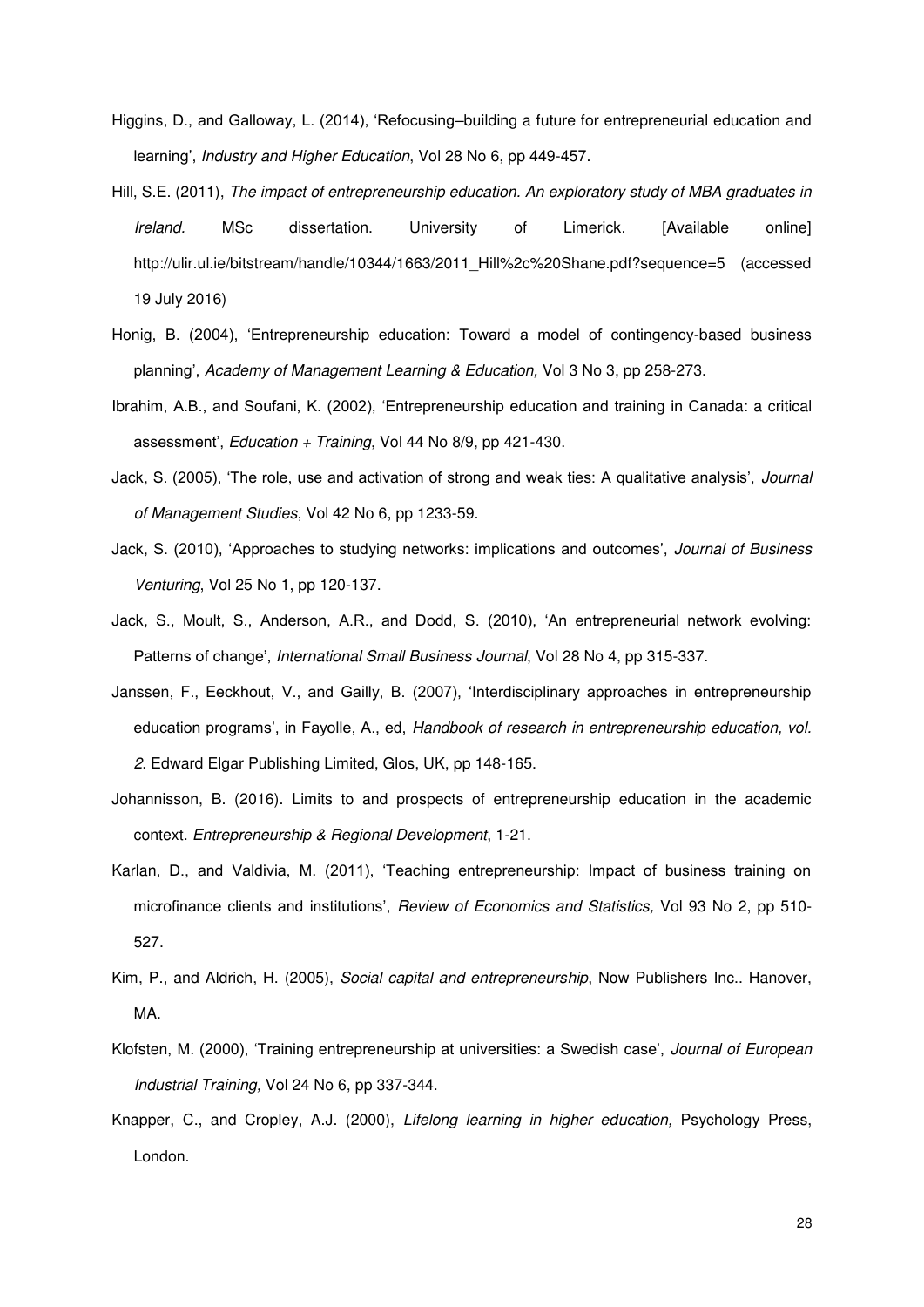- Lackéus, M., and Williams Middleton, K. (2015), 'Venture Creation Programs: bridging entrepreneurship education and technology transfer', *Education + Training*, Vol 57 No 1, 48-73.
- Lackéus, M., and Williams Middleton, K. (2015), Venture Creation Programs: bridging entrepreneurship education and technology transfer, *Education + Training,* Vol 57 No 1, pp 48-73.
- Lans, T., Verstegen, J., and Mulder, M. (2011), 'Analysing, pursuing and networking: Towards a validated three-factor framework for entrepreneurial competence from a small firm perspective', *International Small Business Journal*, Vol 29 No 6, pp 695-713.
- Light, I., and Dana, L.P. (2013), 'Boundaries of social capital in entrepreneurship', *Entrepreneurship Theory and Practice*, Vol 37 No 3, pp 603-624.
- Lundqvist, M. and Williams Middleton, K. (2008), 'Sustainable Wealth Creation beyond Shareholder Value', in Wanker, C., and Stoner, J., eds, *Innovative Approaches to Global Sustainability*, Palgrave MacMillan, New York, NY.
- Lundqvist, M.A. (2014), The importance of surrogate entrepreneurship for incubated Swedish technology ventures, *Technovation*, Vol 34 No 2, pp 93-100.
- Man, T.W.Y. (2007), 'Understanding entrepreneurial learning. A competency approach', *International Journal of Entrepreneurship and Innovation*, Vol 8 No 3, pp 189-198.
- Matlay, H. (2008), 'The impact of entrepreneurship education on entrepreneurial outcomes', *Journal of Small Business and Enterprise Development*, Vol 15 No 2, pp 382-396.
- Matlay, H., and Carey, C. (2007), 'Entrepreneurship education in the UK: a longitudinal perspective', *Journal of Small Business and Enterprise Development*, Vol 14 No 2, pp 252-263.
- McKeever, E., Jack, S., and Anderson, A. (2015), 'Embedded entrepreneurship in the creative reconstruction of place', *Journal of Business Venturing,* Vol 30 No 1, pp 50-65.
- McQueen, D.H. and Wallmark, J.T. (1982), 'Spin-off Companies from Chalmers University of Technology', *Technovation,* Vol 1, No 4, pp 305-315.
- McQueen, D.H. and Wallmark, J.T. (1984), 'Innovation Output and Academic Performance at Chalmers University of Technology', *Omega*, Vol 12 No 5, pp 457-464.
- Meyer, A.D., Aten, K., Krause, A.J., Metzger, M.L., and Holloway, S.S. (2011), Creating a university technology commercialisation programme: confronting conflicts between learning, discovery and commercialisation goals, *International Journal of Entrepreneurship and Innovation Management*, Vol 13 No 2, pp 179-198.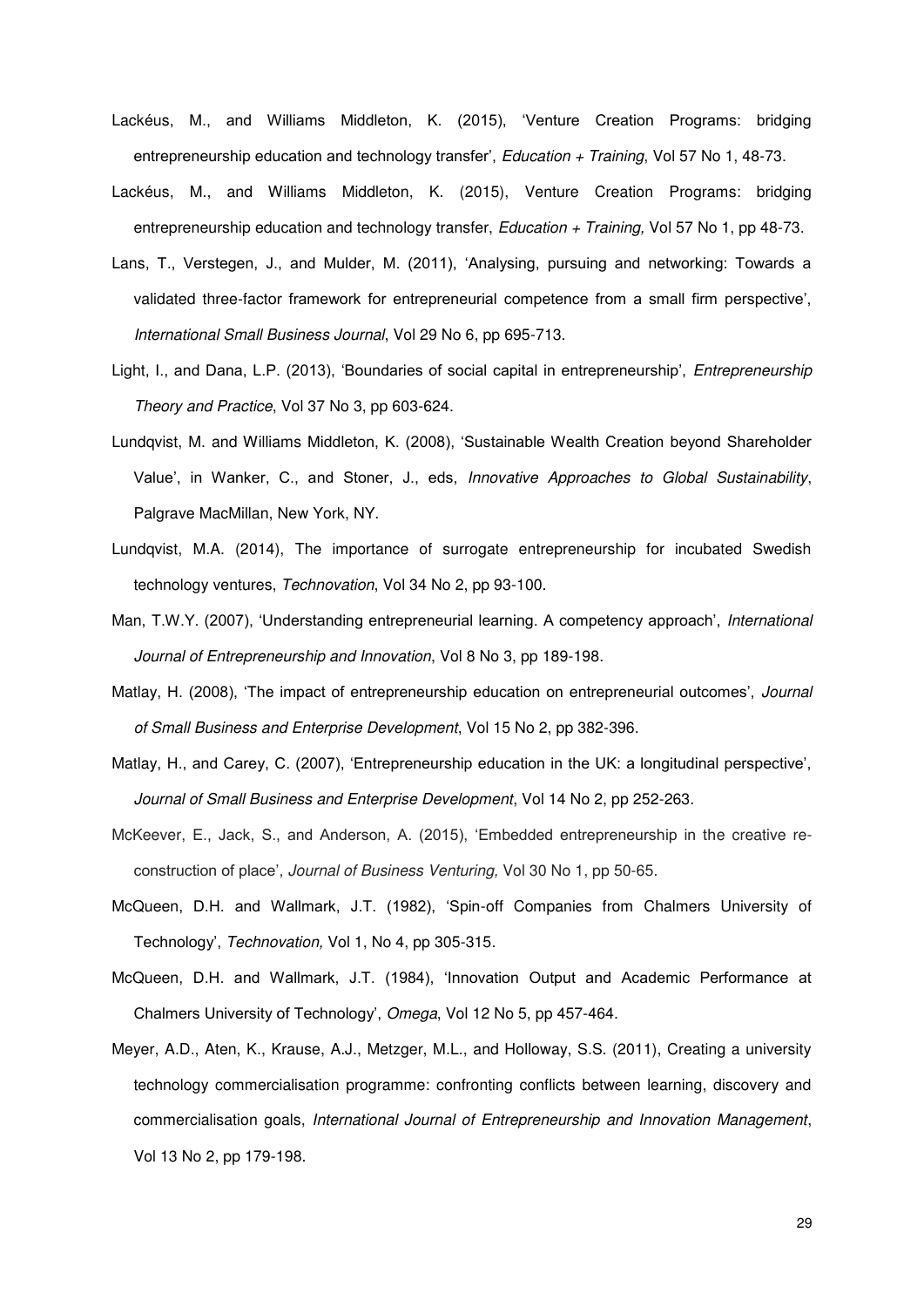- Naia, A., Baptista, R., Januário, C., and Trigo, V. (2014), 'A systematization of the literature on entrepreneurship education: challenges and emerging solutions in the entrepreneurial classroom', *Industry and Higher Education*, Vol 28 No 2, pp 79-96.
- Neck, H., and Greene, P. (2011), Entrepreneurship Education: Known Worlds and New Frontiers, *Journal of Small Business Management*, Vol 49 No 1, pp 55-70.
- Neergaard, H., and Ulhoi, J.P., eds, (2007), *Handbook of qualitative research methods in entrepreneurship*, Edward Elgar Publishing, Glos, UK.
- Ngaka, W., Openjuru, G., and Mazur, R.E. (2012), 'Exploring Formal and Non-formal Education Practices for Integrated and Diverse Learning Environments in Uganda', *International Journal of Diversity in Organizations, Communities and Nations*, Vol 11 No 6, 109-121.
- OECD (2013), *Entrepreneurship at a Glance.* OECD Publishing. [Available online] http://dx.doi.org/10.1787/entrepreneur\_aag-2013-en (accessed 19 July 2016)
- Piperopoulos, P. (2012), 'Could higher education programmes, culture and structure stifle the entrepreneurial intentions of students?', *Journal of Small Business and Enterprise Development*, Vol 19 No 3, pp 461-483.
- Pittaway, L., and Cope, J. (2007), 'Entrepreneurship education a systematic review of the evidence', *International Small Business Journal*, Vol 25 No 5, pp 479-510.
- Pittaway, L., Rodriguez-Falcon, E., Aiyegbayo, O., and King, A. (2011), 'The role of entrepreneurship clubs and societies in entrepreneurial learning', *International Small Business Journal, Vol* 29 No 1, pp 37-57.
- Pittaway, L.A., Gazzard, J., Shore, A., and Williamson, T. (2015), Student clubs: experiences in entrepreneurial learning, *Entrepreneurship & Regional Development*, Vol 27 No 3-4, pp 127-153.
- Rae, D. (2010), 'Universities and enterprise education: responding to the challenges of the new era', *Journal of Small Business and Enterprise Development,* Vol 17 No 4, pp 591-606.
- Rae, D., and Carswell, M. (2001), 'Towards a conceptual understanding of entrepreneurial learning', *Journal of Small Business and Enterprise Development,* Vol 8 No 2, pp 150-158.
- Sarasvathy, S.D. and Dew, N. (2005), 'Entrepreneurial logics for a technology of foolishness', *Scandinavian Journal of Management*, Vol 21 No 4, pp 385-406.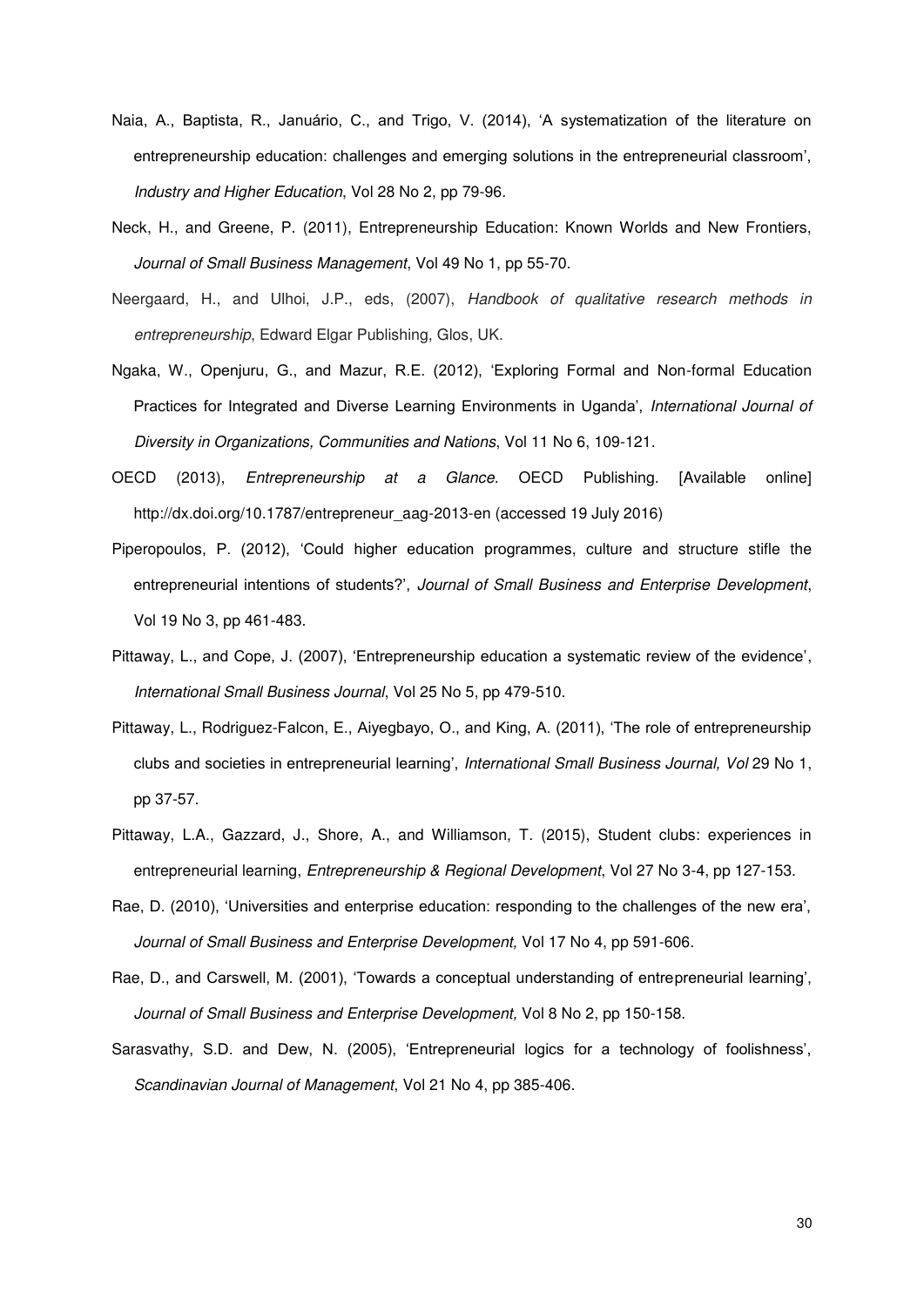- Saunders, M.N.K., Gray, E.D., and Goregaokar, H. (2013), 'SME innovation and learning: the role of networks and crisis events', *European Journal of Training and Development*, Vol 38 No 1/2, pp 136-149.
- Sharma, P., and Choudhary, A. (2015), 'Learning in Different Educational Settings; Methodological Concerns', *Journal of Humanities and Social Science*, Vol 20 No 4, pp 18-25.
- Shepherd, D.A., and Douglas, E.J. (1997), *Is management education developing, or killing, the entrepreneurial spirit*, in Proceedings of the 1997 USASBE Annual National Conference 'Entrepreneurship: The Engine of Global Economic Development', San Francisco, California.
- Sirelkhatim, F., and Gangi, Y. (2015), Entrepreneurship education: A systematic literature review of curricula contents and teaching methods, *Cogent Business & Management*, Vol 2 No 1, 1052034.
- Skule, S. (2004), 'Learning conditions at work: a framework to understand and assess informal learning in the workplace', *International Journal of Training and Development*, Vol 8 No 1, pp 8-20.
- Slattery, G., and Danaher, M. (2015), Curriculum design: A gestalt approach to the pedagogy of entrepreneurship education with postgraduate student teachers in an Irish university, *Journal for Educators, Teachers and Trainers, 6*.
- Smith, K. (2015), 'Measuring the impact of enterprise education and entrepreneurship support in higher education: Can routinely collected data be of use?', *Industry and Higher Education*, Vol 29 No 6, pp 493-503.
- Souitaris, V., Zerbinati, S., Al-Laham, A. (2007), 'Do entrepreneurship programmes raise entrepreneurial intention of science and engineering students? The effect of learning, inspiration and resources', *Journal of Business Venturing*, Vol 22 No 4, pp 566–591.
- Stam, W., and Elfring, T. (2008), 'Entrepreneurial orientation and new venture performance: The moderating role of intra-and extraindustry social capital', *Academy of Management Journal,* Vol 51 No 1, pp 97-111.
- Stam, W., Arzlanian, S., and Elfring, T. (2014), 'Social capital of entrepreneurs and small firm performance: A meta-analysis of contextual and methodological moderators', *Journal of Business*  Venturing, Vol 29 No 1, pp 152-173.
- University of Leeds (2015), *Enterprise Impact Report 2014-15.* University of Leeds. [Available online] https://www.leeds.ac.uk/downloads/download/90/enterprise\_impact\_report\_2014-15 (accessed 19 July 2016)